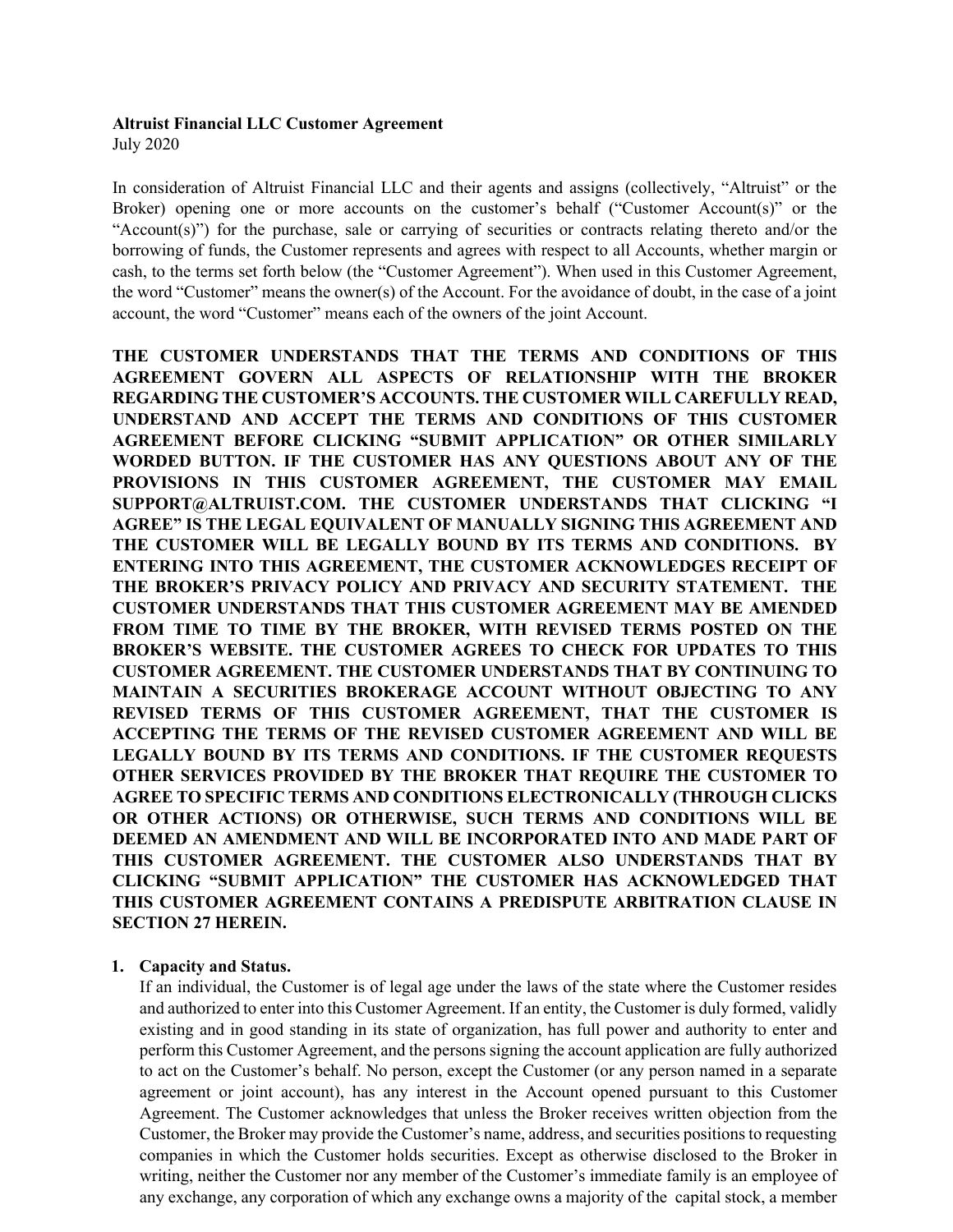of any exchange or self-regulatory organization, a member of any firm or member corporation registered on any exchange, a bank, trust company, insurance company or any corporation, firm or individual engaged in the business of dealing either as a broker-dealer or as principal in securities. The Customer understands and agrees to the Customer's obligation to promptly notify the Broker in writing if the Customer or the Customer's immediate family becomes registered or employed in any of the above-described capacities. Except as otherwise disclosed to the Broker in writing, the Customer is not a Professional (as defined below) and further agrees to promptly notify the Broker in writing if the Customer is now or if in the future becomes a Professional or an officer, director or 10% stockholder of any publicly traded company.

## **2. Market Data.**

- A. Definitions.
	- (1) "Market Data" means (a) last sale information and quotation information relating to securities that are admitted to dealings on the New York Stock Exchange ("NYSE"), (b) such bond and other equity last sale and quotation information, and such index and other market information, as United States-registered national securities exchanges and national securities associations (each, an "Authorizing SRO") may make available and as the NYSE may from time to time designate as "Market Data"; and (c) all information that derives from any such information.
	- (2) "Nonprofessional" means any natural person who receives market data solely for his/her personal, non-business use and who is not a "Professional." A "Professional" includes an individual who, if working in the United States, is: (i) registered or qualified with the Securities and Exchange Commission (the "SEC"), the Commodity Futures Trading Commission (the "CFTC"), any state securities agency, any securities exchange or association, or any commodities or futures contract market or association; (ii) engaged as an "investment advisor" as that term is defined in Section 202(a)(11) of the Investment Advisers Act of 1940 (whether or not registered or qualified under that Act), or (iii) employed by a bank or other organization exempt from registration under federal and/or state securities laws to perform functions that would require him or her to be so registered or qualified if he or she were to perform such functions for an organization not so exempt. A person who works outside of the United States will be considered a "Professional" if he or she performs the same functions as someone who would be considered a "Professional" in the United States.
- B. Provisions Applicable to All Users.
	- (1) Proprietary Nature of Data. The Customer understands and acknowledges that each Authorizing SRO and Other Data Disseminator (as defined below) has a proprietary interest in the Market Data that originates on or derives from it or its market(s). The Customer agrees not to reproduce, distribute, sell or commercially exploit the Market Data in any manner, as such Market Data is provided by the Broker's clearing broker, Apex Clearing Corporation ("Apex" or "Clearing Broker").
	- (2) Enforcement. The Customer understands and acknowledges that (a) the Authorizing SROs are third-party beneficiaries under this Customer Agreement and (b) the Authorizing SROs or their authorized representative(s) may enforce this Customer Agreement, by legal proceedings or otherwise, against the Customer or any person that obtains Market Data that is made available pursuant to this Customer Agreement other than as this Customer Agreement contemplates.
	- (3) Data Not Guaranteed. The Customer understands that neither the Broker nor any Authorizing SRO, other entity whose information is made available over the Authorizing SROs' facilities (an "Other Data Disseminator"), or information processor that assists any Authorizing SRO or Other Data Disseminator in making Market Data available (collectively, the "Disseminating Parties") guarantees the timeliness, sequence, accuracy, completeness, reliability, or content of Market Data or of other market information or messages disseminated to or by any Disseminating Party. The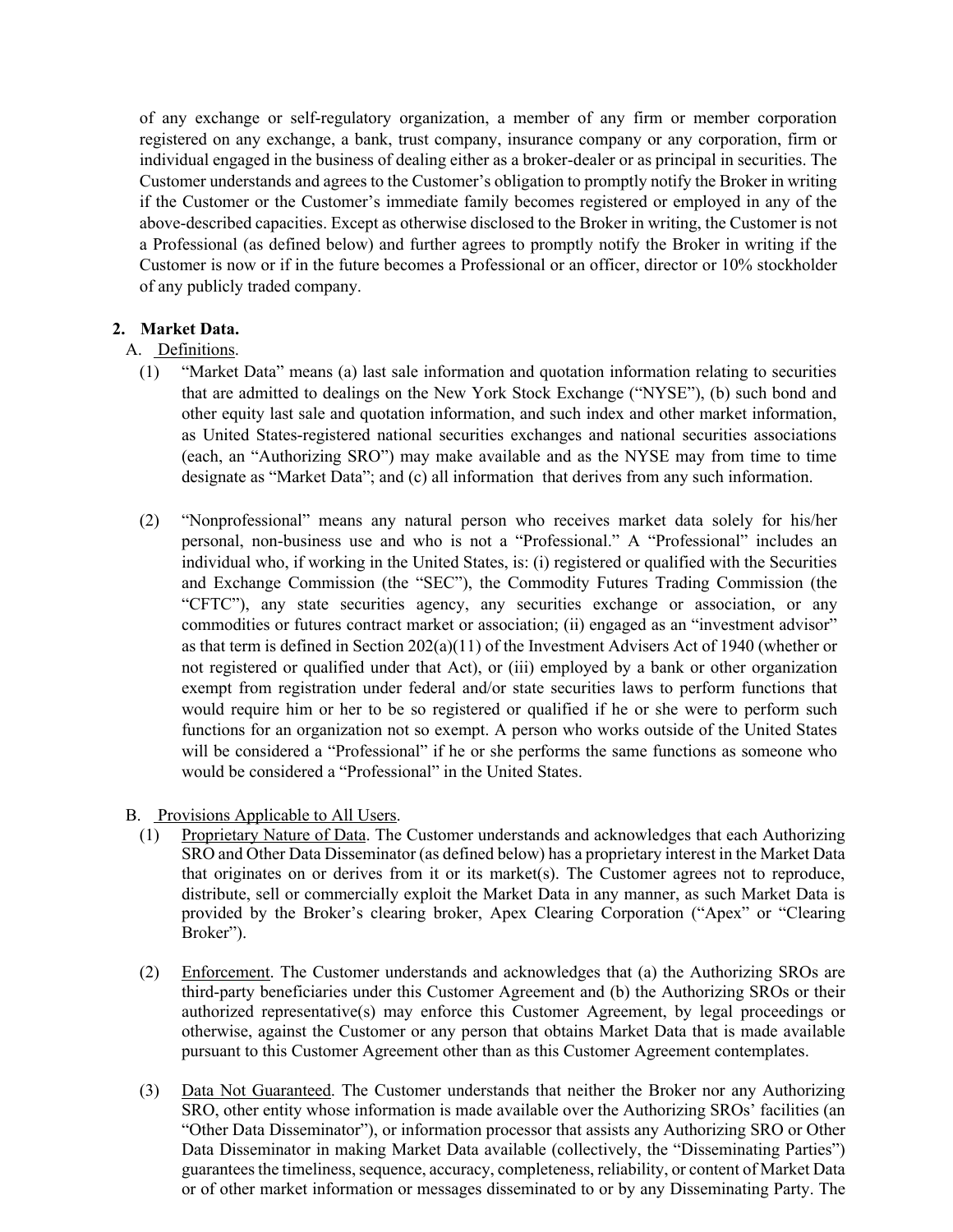Customer understands that neither the Broker nor any Disseminating Party guarantees the timeliness, sequence, accuracy, completeness, reliability or content of market information, or messages disseminated to or by any party. The Customer understands that neither the Broker nor any Disseminating Party warrants that the service provided by any such entity will be uninterrupted or error-free. NEITHER THE BROKER, ANY OF ITS AFFILIATES, THEIR RESPECTIVE OFFICERS OR EMPLOYEES, NOR ANY DISSEMINATING PARTY SHALL BE LIABLE IN ANY WAY FOR (A) ANY INACCURACY, ERROR OR DELAY IN, OR OMISSION OF, (I) ANY MARKET DATA, INFORMATION OR MESSAGE, OR (II) THE TRANSMISSION OR DELIVERY OF ANY SUCH DATA, INFORMATION OR MESSAGE; OR (B) ANY LOSS (AS DEFINED IN THIS CUSTOMER AGREEMENT) OR DAMAGE ARISING FROM OR OCCASIONED BY (I) ANY SUCH INACCURACY, ERROR, DELAY OR OMISSION, (II) NON-PERFORMANCE OR (III) INTERRUPTION IN ANY SUCH MARKET DATA, INFORMATION, OR MESSAGE, WHETHER DUE TO ANY ACT OR OMISSION BY THE BROKER, ANY OF ITS AFFILIATES, THEIR RESPECTIVE OFFICERS OR EMPLOYEES, OR ANY DISSEMINATING PARTY, OR TO ANY "FORCE MAJEURE" (E.G., FLOOD, EXTRAORDINARY WEATHER CONDITIONS, EARTHQUAKE OR OTHER ACT OF GOD, FIRE, WAR, INSURRECTION, RIOT, LABOR DISPUTE, ACCIDENT, ACTION OF GOVERNMENT, OR COMMUNICATIONS OR POWER FAILURE, EQUIPMENT OR SOFTWARE MALFUNCTION) OR ANY OTHER CAUSE BEYOND THE REASONABLE CONTROL OF THE BROKER, ITS AFFILIATES, THEIR RESPECTIVE OFFICERS AND EMPLOYEES, OR ANY DISSEMINATING PARTY.

- (4) Permitted Use. The Customer shall not furnish Market Data to any other person or entity. If the Customer receives Market Data other than as a Nonprofessional, the Customer shall use Market Data only for personal individual use.
- (5) Dissemination, Discontinuance, or Modification. The Customer understands and acknowledges that, at any time, the Authorizing SROs may discontinue disseminating any category of Market Data, may change or eliminate any transmission method and may change transmission speeds or other signal characteristics. The Authorizing SROs shall not be liable for any resulting liability, loss or damages that may arise therefrom.
- (6) Duration; Survival. This Section 2 of this Customer Agreement remains in effect for so long as the Customer has the ability to receive Market Data as contemplated by this Section 2. In addition, Sections  $2(B)(1)-(3)$  and the first two sentences of Section  $2(B)(7)$ , survive any termination of this Customer Agreement.
- (7) Miscellaneous. The laws of the State of California shall govern this Section 2 and it shall be interpreted in accordance with those laws. This Subsection is subject to the Securities Exchange Act of 1934, the rules promulgated under that act, and the joint-industry plans entered into pursuant to that act.
- C. Provisions Applicable to Nonprofessionals.
	- (1) Permitted Receipt. The Customer understands that Market Data may not be received from the Broker as a Nonprofessional, and the Broker may not provide Market Data to the Customer as a Nonprofessional, unless the Broker first properly determines that the Customer qualifies as a Nonprofessional as defined above and in fact the Customer qualifies as a Nonprofessional. The Customer agrees that, as a prerequisite to the Broker qualifying the Customer as a Nonprofessional, that the Customer will provide to the Broker truthful and accurate information regarding the Customer, such as the Customer's: occupation, employer, employment position and functions; use of Market Data; registration status with any securities agency, exchange, association, or regulatory body, or any commodities or future contract market, association, or regulatory body, whether in the United States or elsewhere; and any compensation of any kind the Customer may receive from any individual or entity for the Customer's trading activities,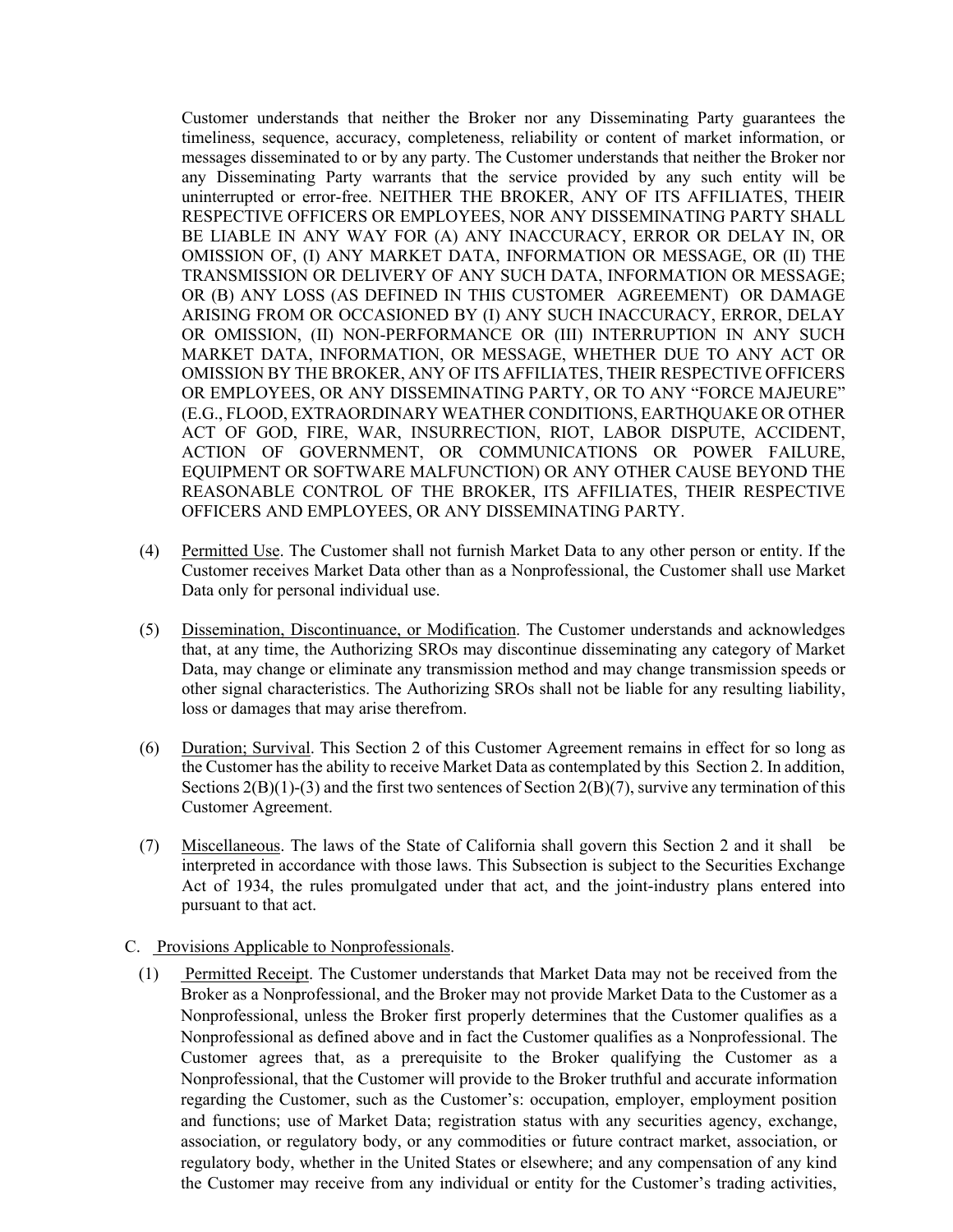asset management, or investment advice. Except as otherwise declared to the Broker in writing, by executing this Customer Agreement, the Customer certifies to meet the definition of Nonprofessional as set forth in this Customer Agreement.

- (2) Permitted Use. If the Customer is a Nonprofessional, the Customer agrees to receive Market Data solely for personal, non-business use.
- (3) Notification. The Customer shall notify the Broker promptly in writing of any change in the Customer's circumstances that may cause the Customer to cease to qualify as a Nonprofessional.

### **3. Reserved.**

#### **4. Authorization.**

The Customer appoints the Broker as the Customer's introducing broker in order to effect the instructions as provided by either the Customer or the Customer's investment adviser (the "Adviser"), dependent upon the grant of discretionary authority between the Customer and Adviser. The Broker is generally responsible for the placing of orders to buy and/or sell securities consistent with this granted authority, which includes, among other things, and along with Apex (as described below), (i) maintaining and recording transactions in cash and securities (including fractional shares) in the Customer Account; (ii) sending orders placed by the Customer or the Adviser for execution, clearance, and settlement; and (iii) providing the Customer with statements, confirmations, other required documentation, and other information about the Customer Account and transactions therein. The Broker is authorized to open or close the Customer's Account(s), place and withdraw orders and take such other steps as it determines reasonable. The Customer understands the Broker provides trading and brokerage services through the Broker's website and the Broker's current and future mobile application(s) and similar application(s) (together, the "Website"). The Customer agrees to, or shall grant authority to the Adviser to, receive and transmit financial information through such electronic means. The Customer's use or grant of access to the Customer Account to any third party to access information or place transactions in the Customer Account is solely at the Customer's risk and Altruist will not verify whether the Customer has granted access authority to any third party.

The Customer, pursuant to an agreement with the Adviser, may grant the Adviser discretionary authority over the Customer Account. In such instances, the Adviser will provide instructions, on behalf of the Customer, to the Broker. Unless otherwise instructed by the Customer, Altruist shall assume such discretionary authority is granted to the Adviser and shall treat all instructions from the Adviser as from the Customer

A Customer Account may consist of two separate accounts in the event that a Customer's Advisory Account requires both discretionary and nondiscretionary authority or in the event that the Customer's Account requires additional functionality, including, but not limited to, account transfer and funding features. The Customer authorizes the Adviser to open a second Customer Account to facilitate this account functionality. The Customer further authorizes the Adviser to transfer any cash or securities between these two Customer Accounts up to the available balance in each account.

#### **5. Customer Representations and Responsibilities.**

The Customer Account may be one or both of the following:

A. Advisory Account. The Adviser is granted discretionary authority over the Customer Account and the Adviser is responsible for any and all orders placed in the Customer Account and the Customer will authorize the Adviser to place, and the Broker to effect, orders to buy and sell securities on the Customer's behalf, which are executed by Apex. The Customer acknowledges and agrees that orders for purchases or sales in the Customer Account may be combined with orders for purchases or sales of securities in other accounts under the advisory program used by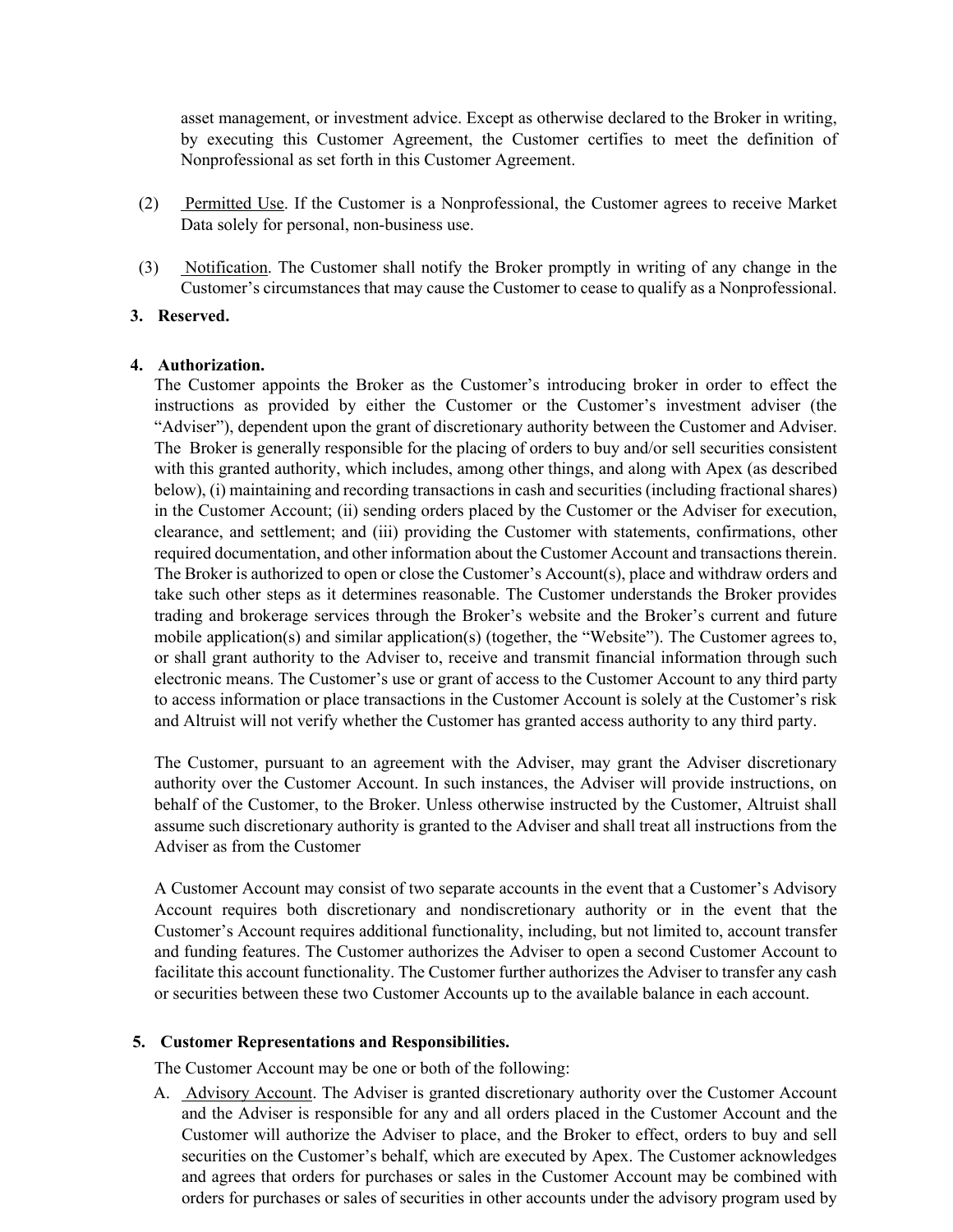the Adviser.

B. Self-directed Account. The Customer understands that the Customer Account may be selfdirected, in which case the Customer is solely responsible for any and all orders placed in the Customer Account and that all self-directed orders entered by the Customer are unsolicited and based on the Customer's own investment decisions or the investment decision of the Customer's duly authorized representative or agent.

With respect to both of the above, the Customer agrees that neither the Broker nor any of its employees, agents, principals, or representatives:

- (1) provide investment advice in connection with this Account;
- (2) recommend any security, transaction or order;
- (3) solicit orders;
- (4) act as a market maker in any security;
- (5) make discretionary trades; and
- (6) produce or provide first-party research providing specific investment strategies such as buy, sell or hold recommendations, first-party ratings and/or price targets. To the extent research materials or similar information are available through the Website or the websites of any entity controlled by, controlling, or under common control with the Broker (such entity, an "Affiliate"), the Customer understands that these materials are intended for informational and educational purposes only and they do not constitute a recommendation to enter into any securities transactions or to engage in any investment strategies.
- C. Information Accuracy. The Customer: (i) certifies that the information contained in this Customer Agreement, the account application, and any other document furnished to the Broker in connection with the Customer's Account(s) is complete, true and correct, and acknowledge that knowingly giving false information for the purpose of inducing the Broker to extend credit is a federal crime; (ii) authorizes the Broker to contact any individual or firm noted herein or on the documents referred to in subsection (i) of this Section and any other normal sources of debit or credit information; (iii) authorize anyone so contacted to furnish such information to the Broker as may be requested; and (iv) agrees that this Customer Agreement, the account application and any other document furnished in connection with the Customer Account is the Broker's property, as the case may be. The Customer shall promptly advise the Broker of any changes to the information in such agreements and documents in writing within ten (10) calendar days. The Customer authorizes the Broker to obtain reports and to provide information to others concerning the Customer's creditworthiness and business conduct. Upon the Customer's request, the Broker agrees to provide the Customer a copy of any report so obtained. The Broker may retain this Customer Agreement, the Customer Account application, and all other such documents and their respective records at the Broker's sole discretion, whether or not credit is extended.
- D. Risks. The Customer understands that all investments involve risk, that losses may exceed the principal invested, and that the past performance of a security, industry, sector, market, or financial product does not guarantee future results or returns.
- E. Account Defaults. The Customer understands that the Customer Account comes with many defaulted service instruction features and preferences. The Customer further understands that the Customer is not required to use these defaulted options or preferences and that once the Customer Account is approved and opened the Customer has the sole discretion to control and adjust such defaulted service preferences that relate to the Customer Account.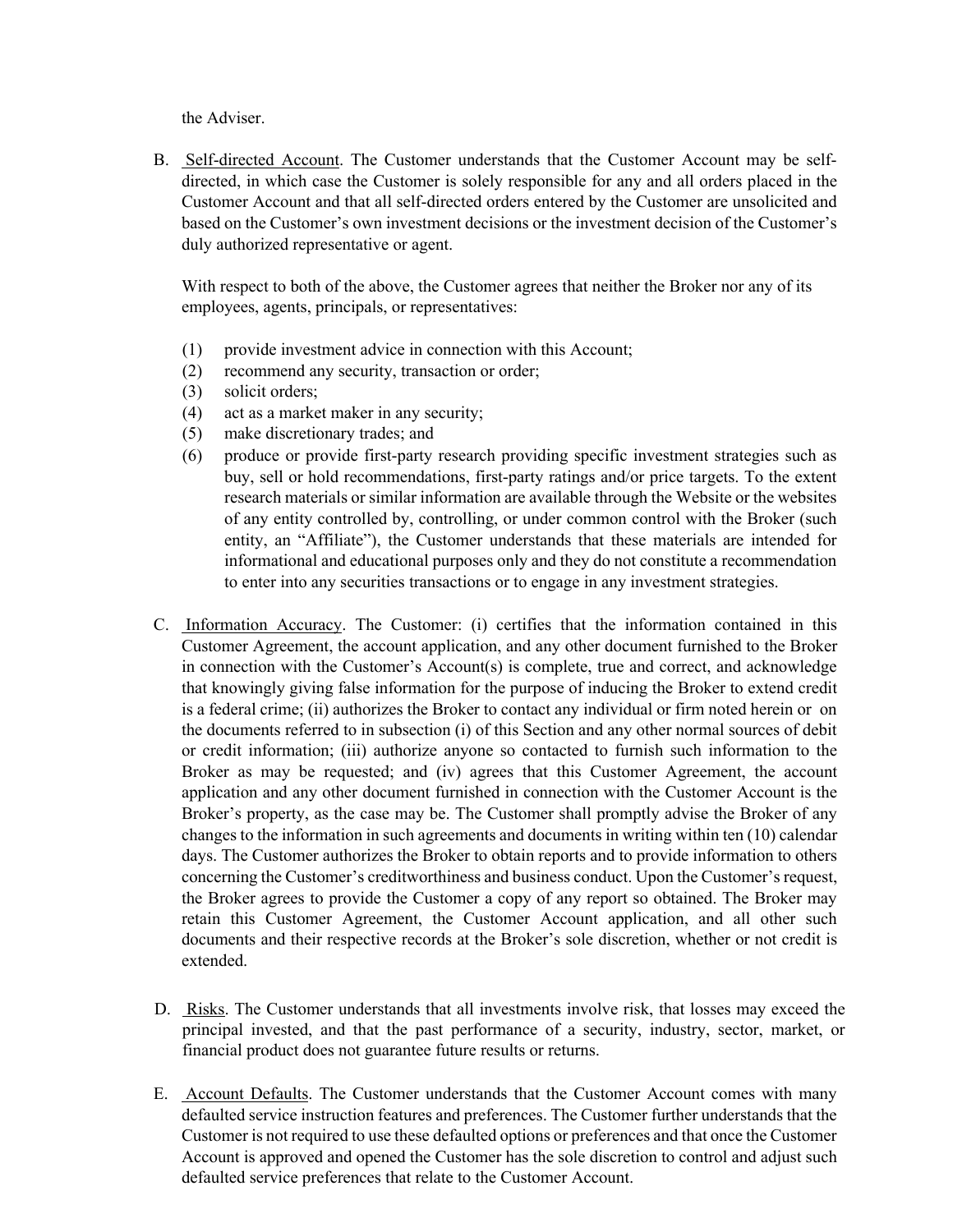- F. Knowledge of Account. The Customer understands that the Customer is solely responsible for knowing the rights and terms for all securities purchased, sold and maintained in the Customer Account including mergers, reorganizations, stock splits, name changes or symbol changes, dividends, option symbols, and option deliverables. The Customer further understands that certain securities may grant the Customer valuable rights that may expire unless the Customer takes specific action. These securities include bonds, convertible securities, warrants, stock rights and securities subject to exchange offers or tenders. The Customer is responsible for knowing all expiration dates, redemption dates, and the circumstances under which rights associated with the Customer's securities may be called, cancelled, or modified. The Broker may, but is not obligated to, notify the Customer of any upcoming expiration or redemption dates, or take any action on the Customer's behalf without specific instructions from the Customer except as required by law and the rules of regulatory authorities. The Customer acknowledges that the Broker may adjust the Customer's Account to correct any error.
- G. Purchases. All orders for the purchase of securities given for the Customer Account will be authorized by the Customer and executed in reliance on the Customer's promise that an actual purchase is intended. It is the Customer's obligation to pay for purchases immediately or on the Broker's demand. The Customer understands the Broker may at any time, in its sole discretion and without prior notice to the Customer, prohibit or restrict the Customer's ability to trade securities. The Customer further agrees not to allow any person to trade for the Customer Account unless such trading is pursuant to discretionary authority granted to Advisor or a trading authorization for that person has been received and approved by the Broker. The Broker reserves the right to require full payment in cleared funds prior to the acceptance of any order. In the event that the Customer fails to provide sufficient funds, the Broker may, at its option and without notice to the Customer, (i) charge a reasonable rate of interest, (ii) liquidate the Property subject of the buy order, or (iii) sell other Property owned by the Customer and held in any of the Customer Accounts. The Broker may also charge any consequential Loss to the Customer's Account. For purposes of this Customer Agreement, "Property" shall mean all monies, contracts, and investments, whether for present or future delivery, and all related distributions, proceeds, products and accessions.
- H. Sales. The Customer promises to deliver all securities sold in the Customer Account and to provide collateral of a type and amount acceptable to the Broker for all short sales in the Customer Account. If a security is not held in the Customer Account and a sell order is processed, the Customer must promptly deliver such security to the Broker for receipt in good deliverable form on or before the settlement date. Any order accepted without negotiable certificates or positions in the Customer Account will be subject, at Broker's sole discretion, to cancellation or buy-in. To ensure this will not occur, the Customer agrees to only place sell orders for securities owned by the Customer and held in the Customer Account at the time any Customer order is placed.

Proceeds of a sale will not be paid to the Customer or released into the Customer Account until the Broker has received the security in good deliverable form, whether from a transfer agent or from the Customer and the settlement of the security is complete. If the security is not received on or before settlement date, or as market conditions warrant, the Broker may in its sole discretion purchase the security on the open market for the Customer Account and may liquidate and close out any and all securities in the Customer Account in order to pay for such purchase. In the event a security is bought in, the Customer will be responsible for all resulting Losses incurred by the Broker.

The Customer may execute short sales only in a margin account and that such execution must comply with applicable short sales rules.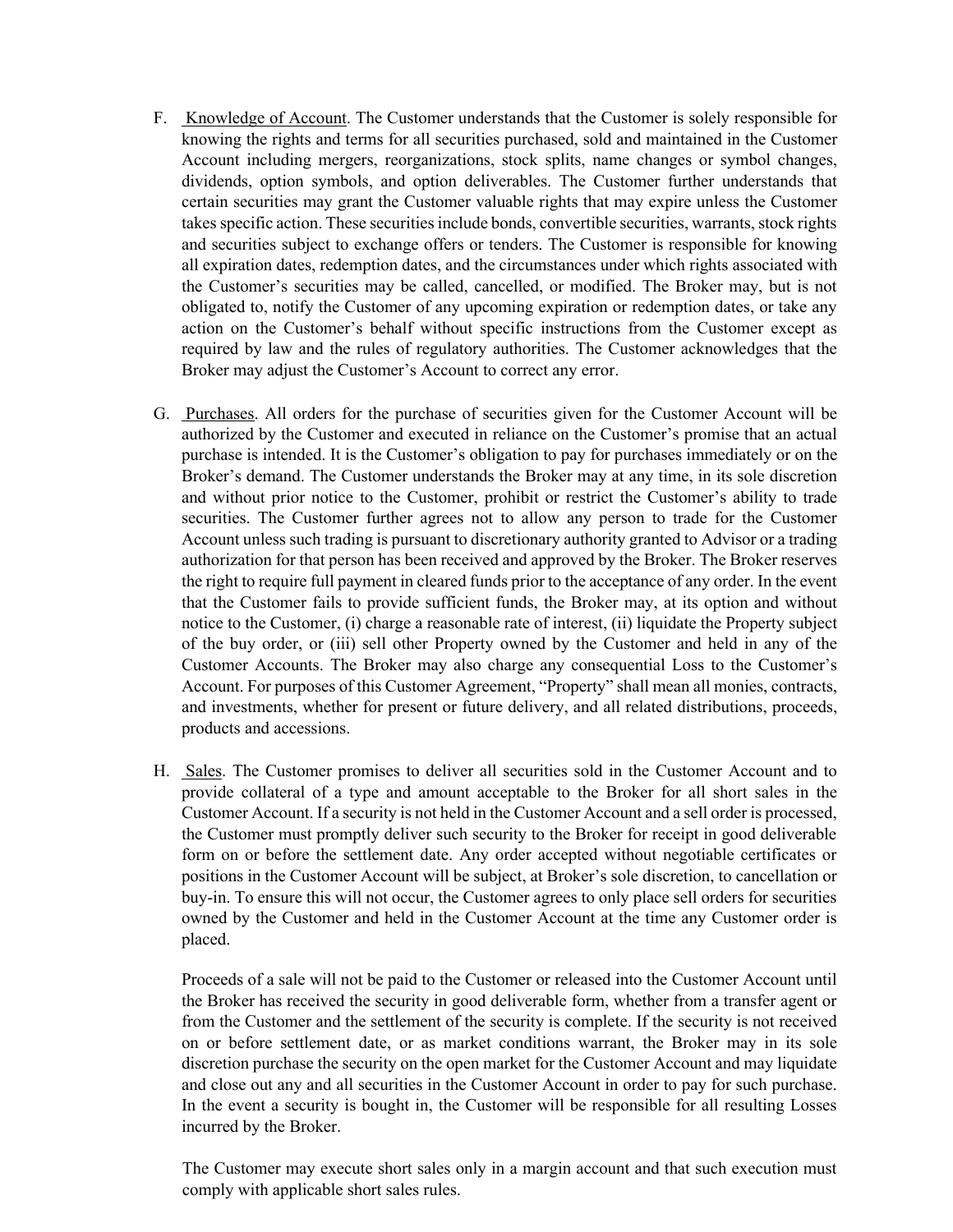- I. Assistance by the Broker. The Customer understands that when requesting assistance from the Broker or its employees in using the investment tools available on the Website, it will be limited to an explanation of the tool's functionality and, if requested by the Customer, to the entry by the Broker or its employees of variables provided by the Customer, and that such assistance does not constitute investment advice, an opinion with respect to the suitability of any transaction, or solicitation of any orders.
- J. No Tax or Legal Advice. The Customer understands that the Broker does not provide tax or legal advice.
- K. Discontinuation of Services. The Customer understands that the Broker may discontinue the Customer Account and any services related to the Customer Account immediately by providing written notice to the Customer.
- L. Electronic Access.
	- (1) The Customer is solely responsible for keeping the Customer Account numbers and login credentials, including username and password, confidential and will not share this information with third parties.
	- (2) The Customer agrees and accepts full responsibility for monitoring and safeguarding the Customer Accounts and access to the Customer Accounts.
	- (3) The Customer agrees to immediately notify the Broker in writing, delivered via e-mail and a recognized international delivery service, if the Customer becomes aware of: (i) any loss, theft, or unauthorized use login credentials or Account numbers; (ii) any failure by the Customer to receive any communication from Broker indicating that an order was received, executed or cancelled, as applicable; (iii) any failure by the Customer to receive an accurate written confirmation of an order, execution, or cancellation; (iv) any receipt by the Customer of confirmation of an order, execution or cancellation, which the Customer or Adviser did not place; (v) any inaccurate information in or relating to the Customer orders, trades, margin status, Account balances, deposits, withdrawals, securities positions or transaction history; or (vi) any other unauthorized use or access of the Customer Account.
	- (4) Each of the events described in subsections  $(L)(3)(i)-(vi)$  shall be deemed a "Potential" Fraudulent Event." The use and storage of any information including the Customer Account numbers, login credentials, portfolio information, transaction activity, account balances and any other information or orders available on the Website is at the Customers own risk and is the Customer's sole responsibility. The Customer represents that the Customer is solely responsible for and has authorized any orders or instructions appearing in, originating from, or associated with the Customer Account, the Customer Account number, the Customer username and password, or login credentials. The Customer agrees to notify the Broker immediately after the Customer discovers any Potential Fraudulent Event, but in no event more than twenty-four (24) hours following discovery. Upon request by the Broker, the Customer agrees to report any Potential Fraudulent Event promptly to legal authorities and to provide the Broker a copy of any report prepared by such legal authorities. The Customer agrees to cooperate fully with the legal authorities and the Broker in any investigation of any Potential Fraudulent Event and the Customer will complete any required affidavits promptly, accurately and thoroughly. The Customer also agrees to allow the Broker access to the Customer's Mobile Device, the Customer's computer, and the Customer's network in connection with the Broker's investigation of any Potential Fraudulent Event. The Customer understands that if the Customer fails to do any of these things the Customer may encounter delays in regaining access to the funds in the Customer Account. The Customer agrees to indemnify and hold the Broker, its Affiliates, and the Broker and its Affiliates' respective officers, directors, and employees harmless from and against any Losses arising out of or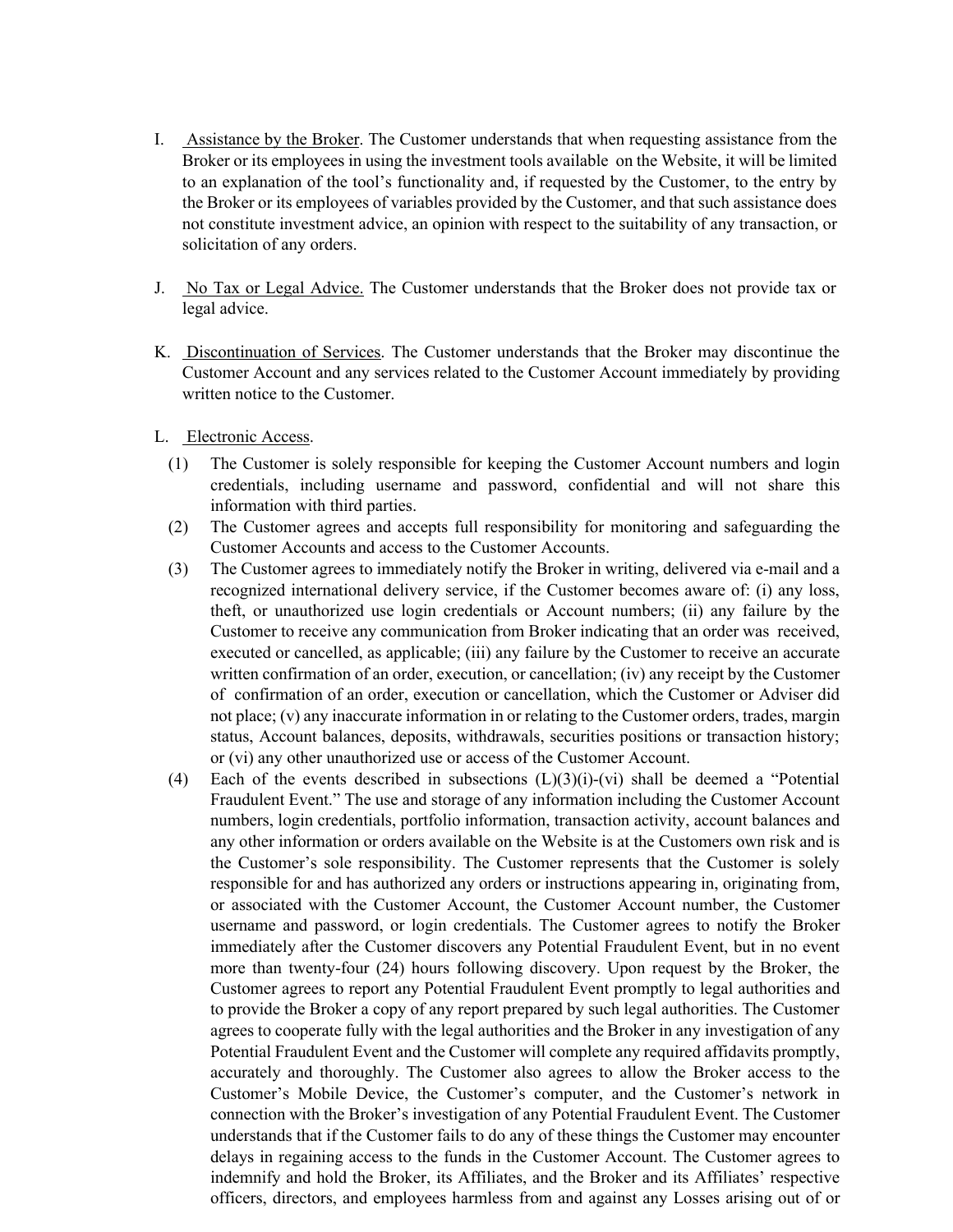relating to any Potential Fraudulent Event. The Customer acknowledges that the Broker does not know when a person entering orders with the Customer's username and password is indeed the Customer.

(5) Trusted Contact Person. The Customer understands that, pursuant to FINRA regulations, the Broker is authorized to contact the Trusted Contact Person (as defined by FINRA Rule 4512) designated for the Customer Account and to disclose information about the Customer Account to address possible financial exploitation, to confirm the specifics of the Customer's current contact information, health status, or the identity of any legal guardian, executor, trustee or holder of a power of attorney, or as otherwise permitted by Rule 2165.

### **6. Clearance of Trades.**

The Customer understands that the Broker has entered into a clearing agreement with Apex whereby the Broker will introduce the Customer Account to the Clearing Broker, and the Clearing Broker will clear all transactions, on a fully-disclosed basis. The Customer understands that the Clearing Broker carries the Customer Account(s) and is responsible for the carrying, clearing, custody and bookkeeping of transactions, but is not otherwise responsible for the conduct of the Broker.

Until receipt from the Customer of written notice to the contrary, the Clearing Broker may accept from the Broker, without inquiry or investigation, (i) orders for the purchase or sale of securities and other property on margin, if the Customer has elected to have a margin account, or otherwise, and (ii) any other instructions concerning the Customer Accounts. The Clearing Broker shall look solely to the Broker unless otherwise directed by the Broker, and not to the Customer, with respect to any such orders or instructions; except that the Customer understands that the Clearing Broker will deliver confirmations, statements, and all written or other notices with respect to the Customer Account directly to the Customer with copies to the Broker, and that the Clearing Broker will look directly to the Customer or the Broker for delivery of margin, payment, or securities. The foregoing shall be effective as to the Customer Account(s) until written notice to the contrary is received from the Customer by the Clearing Broker or the Broker. For further information please see the Apex Customer Agreement which outlines the terms of the relationship between the Customer, Altruist, and Apex, the clearing firm.

#### **7. Review of Confirmations and Statements.**

The Customer agrees that it is the Customer's responsibility to review order execution confirmations and statements of the Customer Account(s) promptly upon receipt. The Customer agrees to receive all confirmations and account statements, as well as all tax related documents, in electronic format. The Customer understands that account statements will evidence all activity in the Customer Account for the stated period, including securities transactions, cash balances, credits to the Customer Account and all fees paid from the Customer Account. Notwithstanding Section 31(B), confirmations will be considered binding on the Customer unless the Customer notifies the Broker of any objections within five (5) calendar days from the date confirmations are sent. Customer Account statements will be considered binding on the Customer unless the Customer notifies the Broker of any objections within ten (10) calendar days after the Customer Account statements are posted online. Such objection may be oral or in writing, but any oral objection must be immediately confirmed in writing. In all cases, the Broker reserves the right to determine the validity of the Customer objection. If the Customer objects to a transaction for any reason, the Customer understands and agrees that the Customer is obligated to take action to limit any losses that may result from such transaction or the Customer will bear sole responsibility for any losses relating to the transaction, even if the Customer objection to the transaction is ultimately determined to be valid. Nothing in this Section 7 shall limit the Customer responsibilities as described in Section 5 of this Customer Agreement.

### **8. Important Information Needed to Open a New Account.**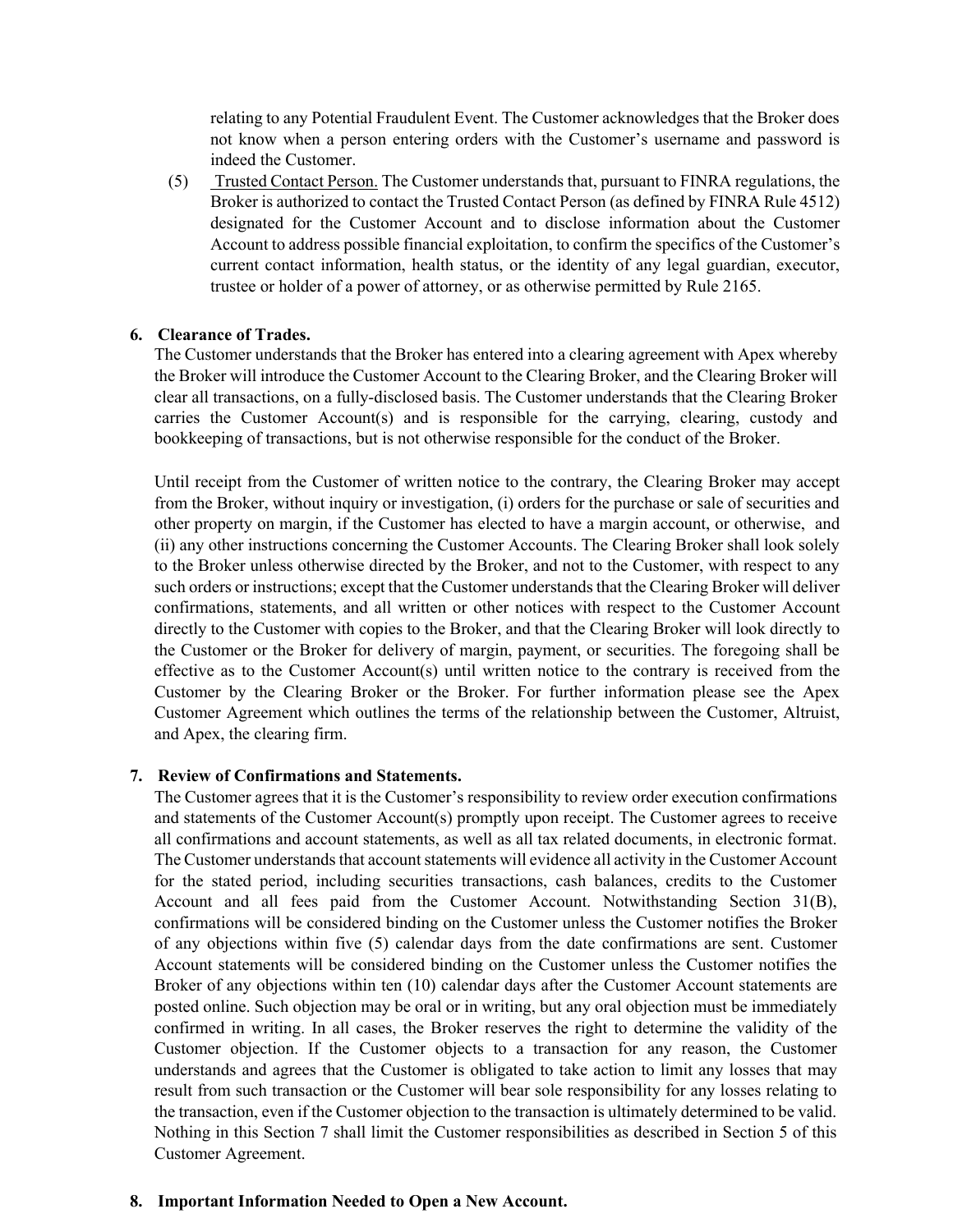To help the government better detect the funding of terrorism and money laundering activities, federal law requires all financial institutions to obtain, verify, and record information that identifies each person who opens an account. Therefore, the Customer understands that when the Customer opens an account at the Broker, the Broker will ask for the Customer's name, address, date of birth, or organization date, and other identifying information. The Broker may also ask for copies of the Customer's driver's license, passport, certificate of formation, or other identifying documents. In the event that the Customer is an entity, the broker will request information regarding the entity's control persons along with information regarding the entity. The Customer understands that the Broker may take steps to verify the accuracy of the information the Customer provided to the Broker in the Customer Account application or otherwise, and that the Broker may restrict the Customer's access to the Customer Account pending such verification. The Customer will provide prompt notification to the Broker of any changes in the information including the Customer's name, address, e-mail address and telephone number. The Customer further understands that if the Customer attempts to access the Customer Account from a jurisdiction subject to certain U.S. sanctions or the Customer is ordinarily resident in such a jurisdiction, or if the Broker reasonably believes that the Customer am attempting such access or have become a resident in such a jurisdiction, the Broker may restrict the Customer Account, and any pending orders may be cancelled. If this happens, the Customer understands that the Customer should contact support $@$ altruist.com, and that the Customer may be asked to provide supplemental information as part of this process. The Customer further understands that the Customer must close the Customer Account before establishing residency in any jurisdiction subject to U.S. sanctions.

#### **9. Telephone Conversations and Electronic Communications.**

The Customer understands and agrees that the Broker may record and monitor any telephone or electronic communications with the Customer. Unless otherwise agreed in writing in advance, the Broker does not consent to the recording of telephone conversations by any third party or the Customer. The Customer acknowledges and understands that not all telephone or electronic communications are recorded by the Broker, and the Broker does not guarantee that recordings of any particular telephone or electronic communications will be retained or capable of being retrieved.

### **10. Oral Authorization.**

The Customer agrees that the Broker shall be entitled to act upon any oral instructions given by the Customer so long as the Broker reasonably believes such instruction was actually given by the Customer or the Customer's authorized agent.

#### **11. Applicable Laws and Regulations.**

All transactions in the Customer Account will be subject to federal securities laws and regulations, the applicable laws and regulations of any state or jurisdiction in which the Broker is registered, the rules of any applicable self-regulatory organization of which the Broker is a member and the rules, regulations, customs and usages of the exchange or market, and its clearing house, if any, where the transactions are executed. In no event will the Broker be obligated to effect any transaction it believes would violate any federal or state law, rule or regulation or the rules or regulations of any regulatory or self-regulatory organization.

#### **12. Erroneous Distributions.**

The Customer agrees to promptly return to the Broker any assets erroneously distributed to the Customer. In the event that the Customer sells a security prior to its ex-dividend/distribution date, and the Customer receives the related cash/stock dividend or distribution in error, the Customer directs the Broker on the Customer's behalf to pay such dividend/distribution to the entitled purchaser of the securities the Customer sold, and the Customer guarantees to promptly reimburse the Broker for, or deliver to the Broker, said dividend or distribution.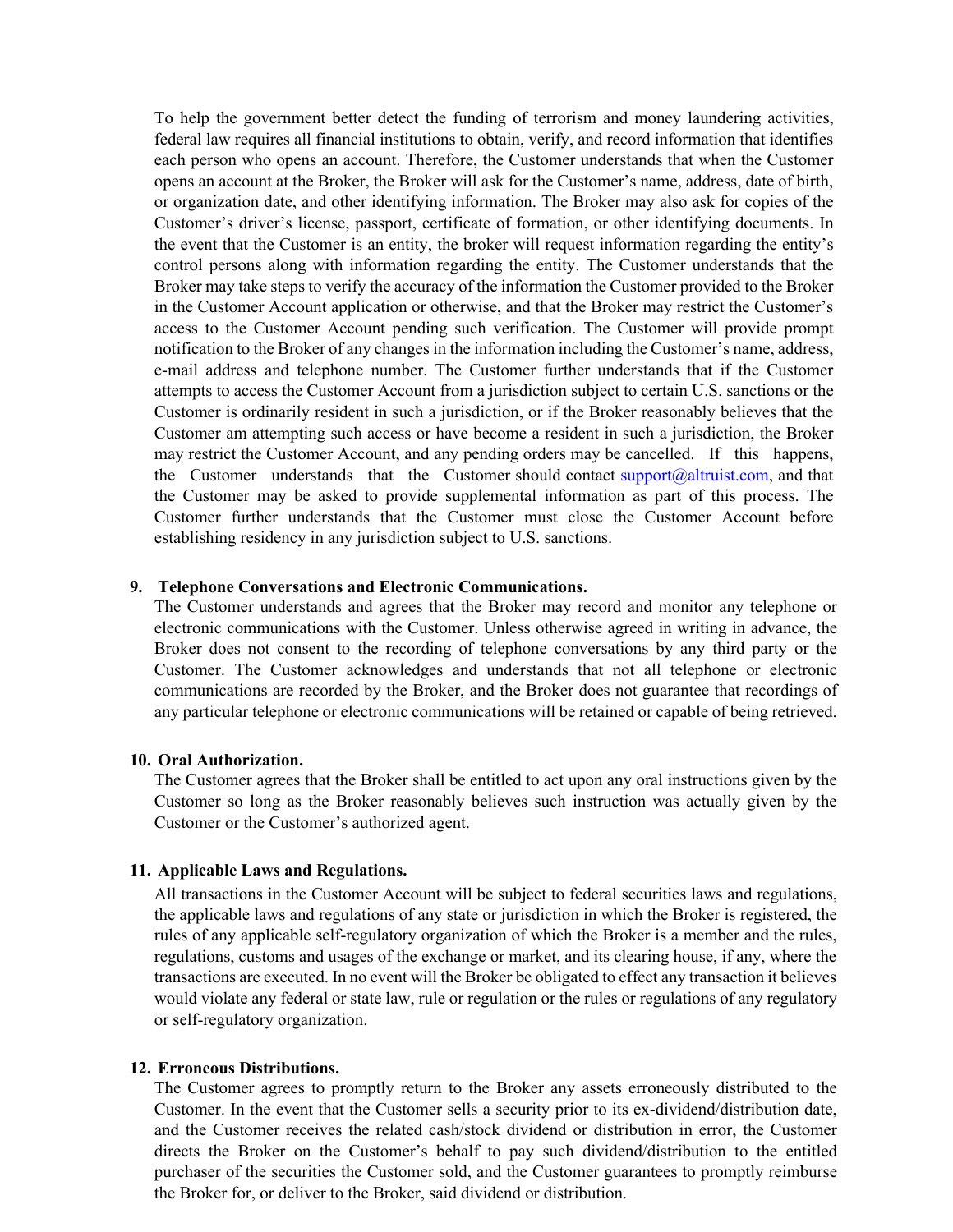#### **13. Market Volatility; Market Orders; Limit Orders; and Queued Orders.**

The Customer understands that, whether the Customer places a market or limit order, the Customer will receive the price at which the Customer order is executed in the marketplace, subject to any clarification stated below. Particularly during periods of high volume, illiquidity, fast movement or volatility in the marketplace, the execution price received may differ from the quote provided on entry of an order, and the Customer may receive partial executions of an order at different prices. The Customer understands that the Broker is not liable for any price fluctuations. The Customer also understands that price quotes generally are for only a small number of shares as specified by the marketplace, and larger orders are relatively more likely to receive executions at prices that vary from the quotes or in multiple lots at different prices.

The Customer understands that securities may open for trading at prices substantially higher or lower than the previous closing price or the anticipated price. If the Customer places a market order (whether during normal market hours or when the market is closed), the Customer agrees to pay or receive the prevailing market price at the time the Customer's market order is executed. The Customer understands that the price the Customer pays may be significantly higher or lower than anticipated at the time the Customer placed the order. To avoid buying a security at a higher price and possibly exceeding the Customer's purchasing power, the Customer understands the Customer has the option to enter a limit order. The Customer also understands that limit orders may not be executed at any particular time, or at all, if there is not sufficient trading at, or better than the specified Customer limit price, and are only good until the end of the trading day in which they are entered. The Website contains further information regarding order types and limitations, which the Customer agrees to read and understand before placing such orders.

As a customer of the Broker, the Customer understands that after the market has closed for the day, the Customer has the ability to place in a queue order requests to be executed the following day upon the opening of the market ("Queued Order"). The Customer understands that the Customer Queued Order request is prioritized based on the order in which it is received by the Broker, and that the Queued Order requests are sent out for execution shortly after the market opens on the next day of trading. The Customer further understands that each Queued Order request is sent out per customer and per security in a similar manner as to the Broker's market orders (described above), and that they are not aggregated.

A limit order may be "good till cancelled" which means the order remains valid until (A) it is executed; (B) the Customer cancels the order; (C) approximately 90 days from when the order is placed; or (D) the security to which it relates is closed. The Customer understands that the Broker will cancel a "good till cancelled" order at the end of every trading day (on the exchange on which the instrument to which the contract relates is traded) and place such order again at the start of the following trading day. This process will be repeated every day for as long as the "good till cancelled" order remains valid. Further, the Customer agrees that any "good till cancelled" orders the Customer places should be treated as "do not reduce" orders.

#### **14. Joint or Multiple-Party Accounts.**

When the Customer opens a joint account, it shall be held by Broker in joint tenancy with rights of survivorship, unless the Customer notifies the Broker otherwise and provides additional information. For tenants in common, the interest in the tenancy shall be equal, unless Broker received written instruction from each Account holder. If the Account is a joint account, the undersigned persons, jointly and severally agree to be fully and completely responsible and liable for the Account and to pay on demand any balance due. Each undersigned person, or any person authorized to act on behalf of the Account under a separate agreement, has full power and authority to make purchases and sales, withdraw funds and securities from, or to do anything else with reference to the Account. Broker is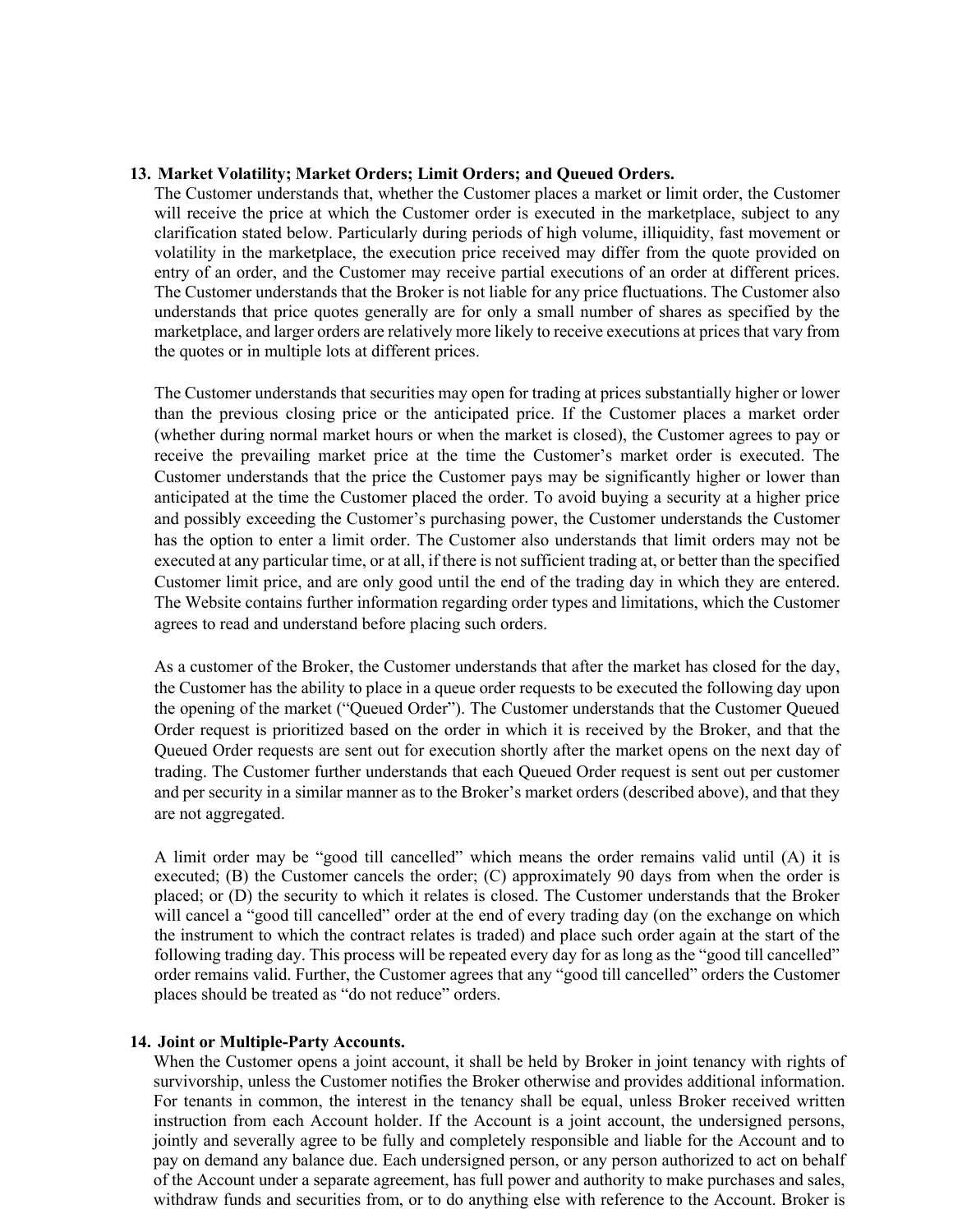authorized and directed to act upon instructions received from each individual Account holder. Tax reporting information is processed consistent with Section 20 herein using the social security number of the person first named on a jointly held Account. Broker in its sole discretion may at any time suspend all activity in the Account pending instructions from a court of competent jurisdiction or require that instructions pertaining to the Account or the Property therein be in writing, signed by each Account owner. Broker may recover from the Account or from any Account owner such costs as Broker may incur, including reasonable attorney's fees, as the result of any dispute among Broker and Customer relating to or arising from the Account. Upon any event that causes a change in the ownership of the Account (divorce, death, assignment, etc.), all remaining account holders or survivors shall immediately notify Broker in writing. Broker may take such actions in the Account as Broker deems advisable to protect against any tax, liability, penalty or loss under any present or future laws or otherwise. The estate of the decedent or departing account holder shall be liable together with each of the remaining or surviving account holders, jointly and severally, to Broker for any net debit balance or loss in the Account in any way resulting from any transactions initiated prior to notification to Broker or incurred in the liquidation of the Account or the adjustment of the interests of the respective parties. The Customer understands that legal ownership of Accounts shall be governed by the internal laws of the state of residence. The Customer also understands that applicable laws covering joint or community property vary by state and that the Customer is responsible for verifying that the joint ownership the Customer chooses is valid in the Customer's state. Accordingly, Broker encourages the Customer to consult their own attorney for this purpose.

The Broker may, at the expense of the account holder, commence or defend any action or proceeding for or in the nature of interpleader to have any dispute among joint account holders resolved judicially. If a suit or proceeding for or in the nature of an interpleader is brought by or against it, the Broker may deliver the Account into the registry of the court, at which time the Broker will be deemed to be and will be released and discharged from all further obligations and responsibilities under this Agreement.

#### **15. Restrictions on Trading.**

The Customer understands that the Broker may, in its discretion, prohibit or restrict the trading of securities, or the substitution of securities, in any of the Customer Accounts. The Customer understands that the Broker may execute all orders by the Customer on any exchange or market, unless the Customer specifically instructs the Broker to the contrary. In the event of a breach or default by the Customer under this Customer Agreement, the Broker shall have all rights and remedies available to a secured creditor under all applicable laws and in addition to the rights and remedies provided herein. The Customer understands that the Broker may at any time, at its sole discretion and without prior notice to the Customer: (i) prohibit or restrict the Customer's access to use the Website or related services and the Customer's ability to trade, (ii) refuse to accept any of the Customer transactions, (iii) refuse to execute any of the Customer transactions, or (iv) terminate the Customer Account. The closing of the Customer Account will not affect the rights or obligations of either party incurred prior to the date the Customer Account is closed.

Further, the Broker will not tolerate any foul or abusive language, physical violence, threatening behavior, or other inappropriate conduct directed toward the Broker, its Affiliates' officers, employees, contractors or customers. If the Customer engages in any such behavior, as determined by the Broker in its sole discretion, the Customer agrees that the Broker is authorized to: (i) liquidate any securities, instruments or other property in the Customer Account, (ii) send the Customer the proceeds, and (iii) close the Customer account. The Broker will not be responsible for any Losses caused by the liquidation of securities, instruments or other property pursuant to this paragraph, including any tax liabilities.

### **16. Waiver; Limitation of Liability; Indemnification.**

The Customer agrees that the Customer's use of the Website or any other service provided by the Broker or its Affiliates is at the Customer's sole risk. The Broker's service (including the Website,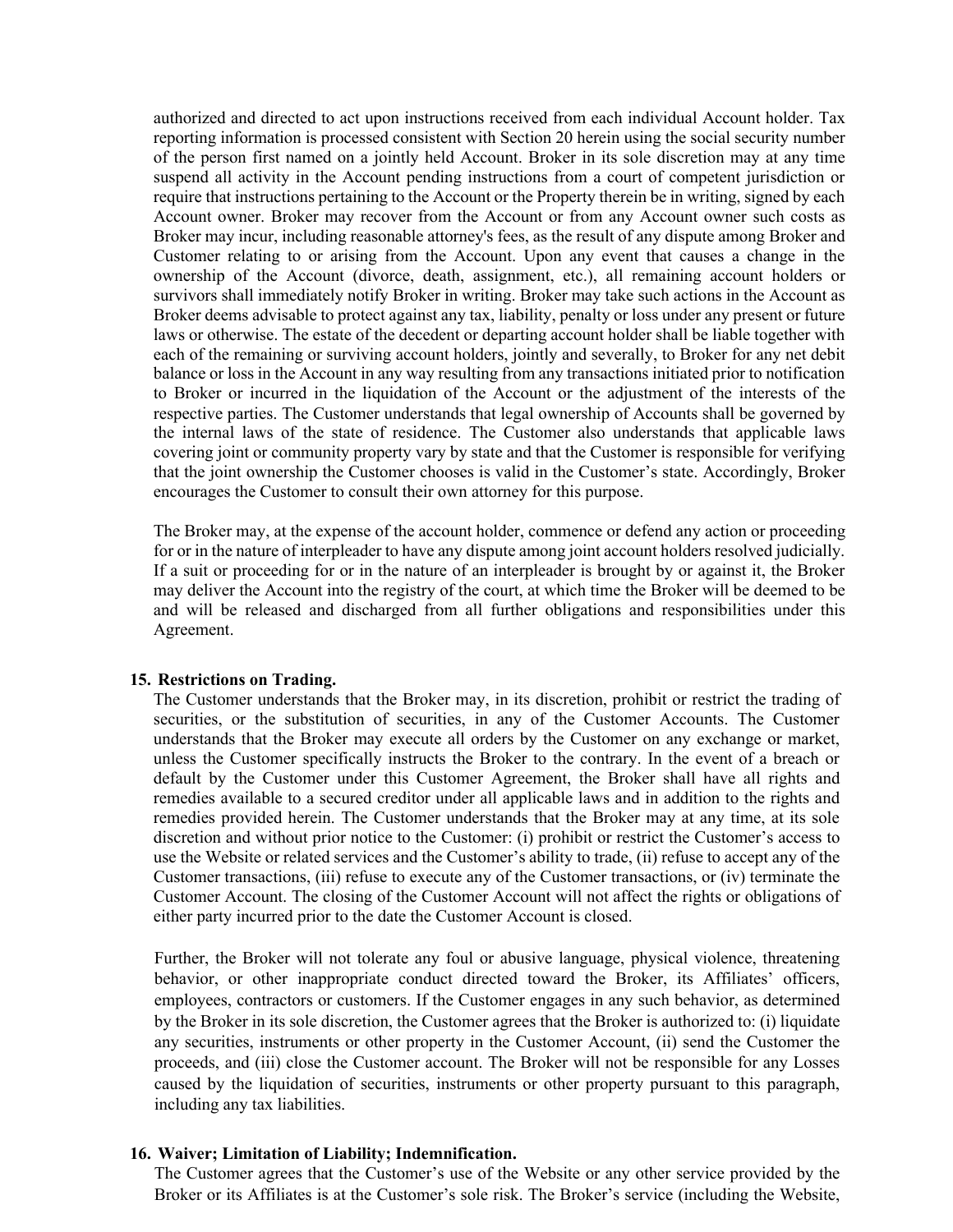the provision of Market Data, Information, Content, or any other information provided by the Broker, any of its Affiliates, or any third-party content provider or market data provider) is provided on an "as is," "as available" basis without warranties of any kind, either express or implied, statutory (including without limitation, timeliness, truthfulness, sequence, completeness, accuracy, freedom from interruption), implied warranties arising from trade usage, course of dealing, course of performance, or the implied warranties of merchantability or fitness for a particular purpose or application, other than those warranties which are implied by and incapable of exclusion, restriction or modification under the laws applicable to this Customer Agreement.

Although considerable effort is expended to make the Website and other operational and communications channels available around the clock, the Broker does not warrant that these channels will be available and error free every minute of the day. The Customer agrees that the Broker will not be responsible for temporary interruptions in service due to maintenance, Website or other technological changes, or failures, nor shall the Broker be liable for extended interruptions due to failures beyond Broker's control, including but not limited to the failure of interconnecting and operating systems, computer viruses, forces of nature, labor disputes and armed conflicts.

THE CUSTOMER UNDERSTANDS AND AGREES THAT THE BROKER, ITS AFFILIATES, ITS RESPECTIVE OFFICERS, DIRECTORS, AND EMPLOYEES, AND THE PROVIDERS WILL NOT BE LIABLE TO THE CUSTOMER OR TO THIRD PARTIES UNDER ANY CIRCUMSTANCES, OR HAVE ANY RESPONSIBILITY WHATSOEVER, FOR ANY SPECIAL, INDIRECT, INCIDENTAL, PUNITIVE OR CONSEQUENTIAL DAMAGES (INCLUDING LOST PROFITS, TRADING LOSSES, AND DAMAGES) THAT THE CUSTOMER MAY INCUR IN CONNECTION WITH THE CUSTOMER'S USE OF THE SERVICE PROVIDED BY THE BROKER UNDER THIS CUSTOMER AGREEMENT, INCLUDING THE CUSTOMER'S USE OF THE WEBSITE, THE MARKET DATA, THE INFORMATION, OR THE CONTENT. THE BROKER, THE BROKER AFFILIATES, AND THE BROKER'S RESPECTIVE OFFICERS, DIRECTORS, AND EMPLOYEES SHALL NOT BE LIABLE BY REASON OF DELAYS OR INTERRUPTIONS OF THE SERVICE OR TRANSMISSIONS, OR FAILURES OF PERFORMANCE OF THE BROKER'S SYSTEM, REGARDLESS OF CAUSE, INCLUDING THOSE CAUSED BY GOVERNMENTAL OR REGULATORY ACTION, THE ACTION OF ANY EXCHANGE OR OTHER SELF REGULATORY ORGANIZATION, OR THOSE CAUSED BY SOFTWARE OR HARDWARE MALFUNCTIONS.

Except as otherwise provided by law, the Broker or any of its affiliates or respective partners, officers, directors, employees or agents (collectively, "Indemnified Parties") shall not be liable for any expenses, losses, costs, damages, liabilities, demands, debts, obligations, penalties, charges, claims, causes of action, penalties, fines and taxes of any kind or nature (including legal expenses and attorneys' fees) (whether known or unknown, absolute or contingent, liquidated or unliquidated, direct or indirect, due or to become due, accrued or not accrued, asserted or unasserted, related or not related to a third party claim, or otherwise) (collectively, "Losses") by or with respect to any matters pertaining to the Customer Account, except to the extent that such Losses are actual Losses and are determined by a court of competent jurisdiction or an arbitration panel in a final nonappealable judgment or order to have resulted solely from the Broker's or any of its affiliates' gross negligence or intentional misconduct. In addition, the Customer agrees that the Indemnified Parties shall have no liability for, and the Customer agrees to indemnify, defend and hold harmless the Indemnified Parties from all Losses that result from: (i) any noncompliance by the Customer with any of the terms and conditions of this Customer Agreement; (ii) any third-party actions related to the Customer's receipt and use of any Information, Market Data, Content, market analysis, other third-party content, or other such information obtained on the Website, whether authorized or unauthorized under this Customer Agreement; (iii) any third-party actions related to the Customer's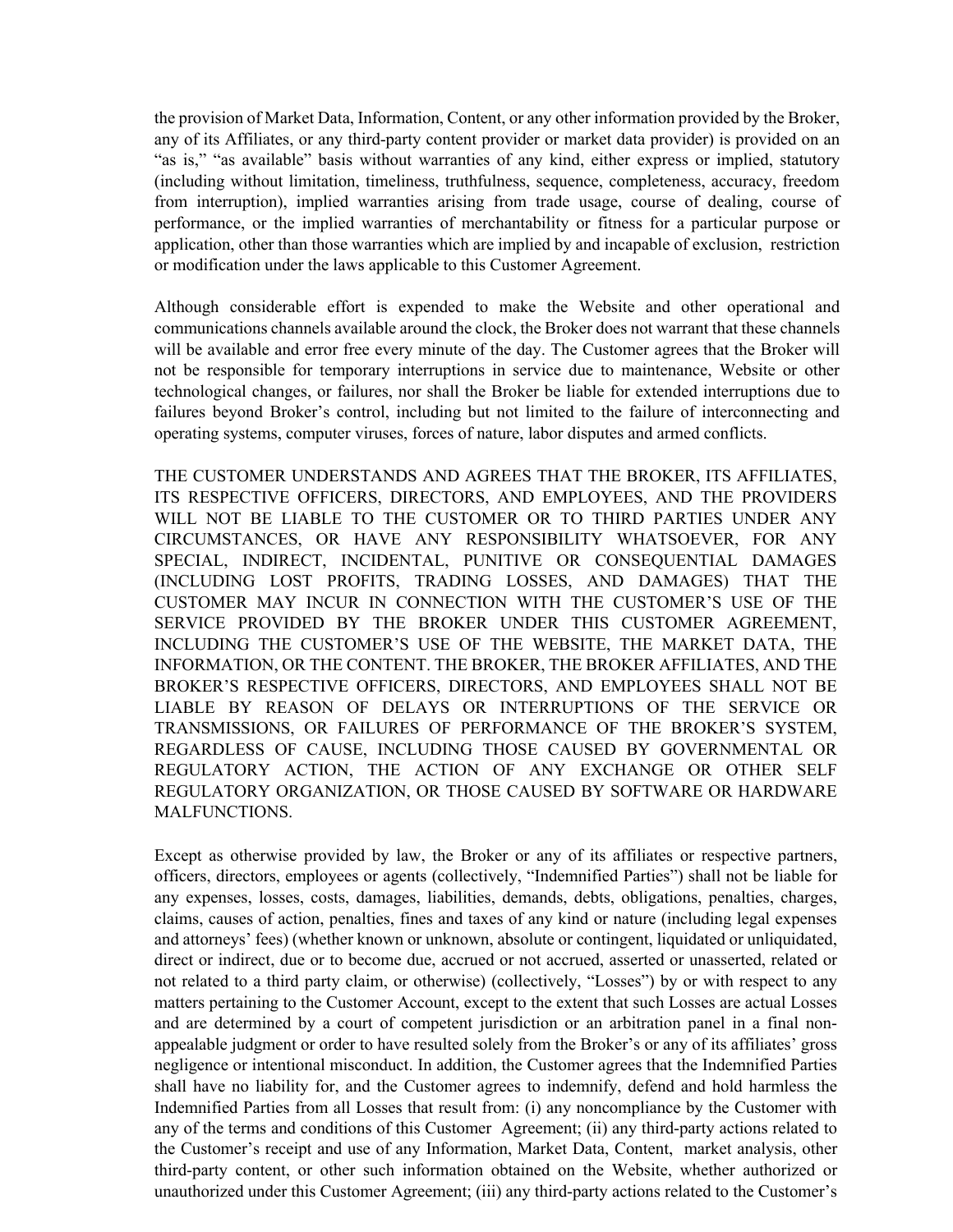use of the Website; (iv) the Customer or the Customer's agent misrepresentation or alleged misrepresentation, or act or omission; (v) Indemnified Parties following the Customer or the Customer's agent's directions or instructions, or failing to follow the Customer or the Customer's agent's unlawful or unreasonable directions or instructions; (vi) any activities or services of the Indemnified Parties in connection with the Customer Account (including any technology services, reporting, trading, research or capital introduction services); or (vii) the failure by any person not controlled by the Indemnified Parties and their affiliates to perform any obligations to the Customer. Further, if the Customer authorizes or allows third parties to gain access to the Broker's services, including the Customer's Accounts, the Customer will indemnify, defend and hold harmless the Broker, its Affiliates, and the Broker and its Affiliates' respective officers and employees against any Losses arising out of claims or suits by such third parties based upon or relating to such access and use. The Broker does not warrant against loss of use or any direct, indirect or consequential damages or Losses to the Customer caused by the Customer's assent, expressed or implied, to a third party accessing the Customer Account or information, including access provided through any other third party systems or sites.

The Customer consents to the use of automated systems or service bureaus by the Broker and the Broker's respective affiliates in conjunction with the Customer Account, including automated order entry and execution, record keeping, reporting and account reconciliation and risk management systems (collectively "Automated Systems"). The Customer understands that the use of Automated Systems entails risks, such as interruption or delays of service, errors or omissions in the information provided, system failure and errors in the design or functioning of such Automated Systems (collectively, a "System Failure") that could cause substantial damage, expense, or liability to the Customer. The Customer understands and agrees that Indemnified Parties will have no liability whatsoever for any of the Customer's Losses arising out of or relating to a System Failure.

The Customer also agrees that Indemnified Parties will have no responsibility or liability to the Customer in connection with the performance or non-performance by any exchange, clearing organization, market data provider, or other third party (including other broker-dealers and clearing firms, and banks) or any of their respective agents or affiliates, of its or their obligations relative to any securities. The Customer agrees that Indemnified Parties will have no liability, to the Customer or to third parties, or responsibility whatsoever for: (i) any Losses resulting from a cause over which Indemnified Parties do not have direct control, including the failure of mechanical equipment, unauthorized access, theft, operator errors, government restrictions, force majeure (as defined in this Customer Agreement), market data availability or quality, exchange rulings or suspension of trading; and (ii) any special, indirect, incidental, consequential, punitive or exemplary damages (including lost profits, trading losses and damages) that the Customer may incur in connection with the Customer's use of the Website, and other services provided by Indemnified Parties under this Customer Agreement. Further, if the Customer authorizes or allows third parties to gain access to the Broker's services, including the Customer Accounts, the Customer will indemnify, defend and hold harmless the Broker, its affiliates, and the Broker and its affiliates' respective officers and employees against any Losses arising out of claims or suits by such third parties based upon or relating to such access and use.

#### **17. Exchange Traded Funds and Mutual Funds.**

A. Exchange Traded Funds. The Customer understands that it is necessary to consider the investment objectives and unique risk profile of Exchange Traded Funds ("ETFs") carefully before investing, and that ETFs are subject to risks similar to those of other diversified portfolios. Further, the Customer understands that leveraged and inverse ETFs may not be suitable for all investors and may increase exposure to volatility through the use of leverage, short sales of securities, derivatives, and other complex investment strategies, and that although ETFs are designed to provide investment results that generally correspond to the performance of their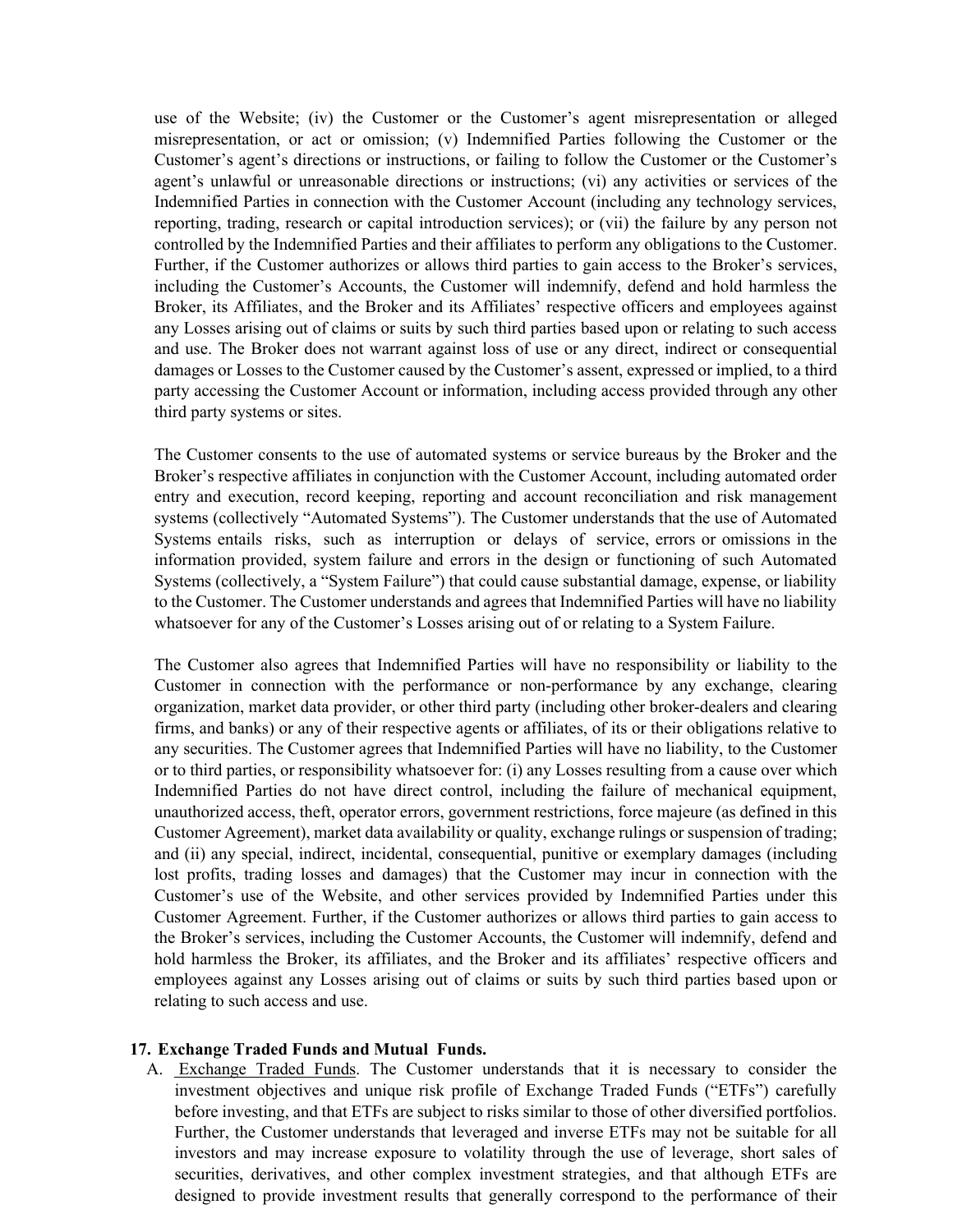respective underlying indices, they may not be able to exactly replicate the performance of the indices because of expenses and other factors. The Customer further understands that ETFs are required to distribute portfolio gains to shareholders at year end, which may be generated by portfolio rebalancing or the need to meet diversification requirements, and that ETF trading will also generate tax consequences. The Customer understands that the Customer can obtain prospectuses from issuers or their third party agents who distribute and make prospectuses available for review.

B. Mutual Funds. In the event that the Customer purchases or holds a mutual fund, the Customer agrees to read and understand the terms of its prospectus. Certain mutual funds reserve the right to change their purchasing, switching or redemption procedures or suspend or postpone redemptions under certain market conditions. Any mutual fund order entered with the Broker is placed on a best efforts basis as prescribed and recognized by the individual fund, and the Broker is not responsible for unexecuted orders due to the failure of any communication system. The Customer will be fully responsible for the information contained within the mutual fund prospectus and to hold the Broker, its Affiliates, and their respective officers and employees harmless for any deficiencies contained therein. The Customer authorizes the Broker to act as the Customer's agent in the purchase and redemption of fund shares.

#### **18. Effect of Attachment or Sequestration of Accounts.**

The Broker shall not be liable for refusing to obey any orders given by or for the Customer with respect to any of the Customer Accounts that has or have been subject to an attachment or sequestration in any legal proceeding against the Customer, and the Broker shall be under no obligation to contest the validity of any such attachment or sequestration.

#### **19. Event of Death.**

It is agreed, consistent with Section 14 herein, that in the event of the Customer's death or the death of one of the joint Account holders, the representative of the Customer's estate or the survivor or survivors shall immediately give the Broker written notice thereof, and the Broker may, before or after receiving such notice, take such proceedings, require such papers and inheritance or estate tax waivers, retain such portion of, or restrict transactions in the Account as the Broker may deem advisable to protect the Broker against any tax, liability, penalty or loss under any present or future laws or otherwise. Notwithstanding the above, in the event of the Customer's death or the death of one of the joint Account holders, all open orders shall be canceled, but the Broker shall not be responsible for any action taken on such orders prior to the actual receipt of notice of death. Further, in the Broker's discretion it may close out any or all of the Customer Accounts without awaiting the appointment of a personal representative for the Customer's estate and without demand upon or notice to any such personal representative. The estate of any of the Customer Account holders who have died shall be liable and each survivor shall continue to be liable, jointly and severally, to the Broker for any net debit balance or loss in said account in any way resulting from the completion of transactions initiated prior to the receipt by the Broker of the written notice of the death of the decedent or incurred in the liquidation of the Customer Account or the adjustment of the interests of the respective parties, and for all other obligations pursuant to this Customer Agreement. Such notice shall not affect the Broker's rights under this Customer Agreement to take any action that the Broker could have taken if the Customer had not died.

### **20. Tax Reporting; Tax Withholding.**

The proceeds of sale transactions and dividends paid will be reported to the Internal Revenue Service ("IRS") in accordance with applicable law. Under penalties of perjury, the Customer certifies that the taxpayer identification number provided or will provide to the Broker (including any taxpayer identification number on any Form W-9 that the Customer has provided or will provide to the Broker)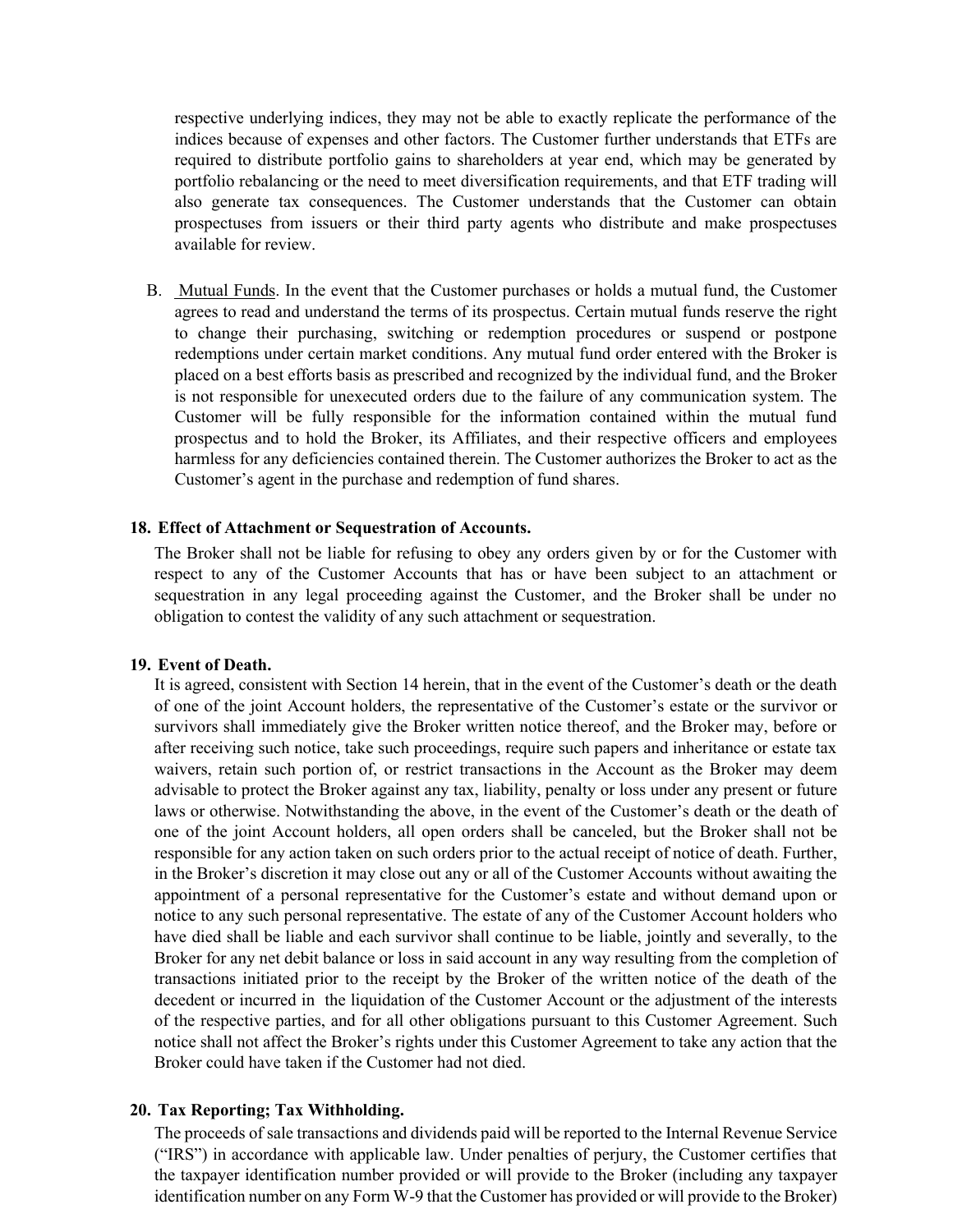is the Customer's correct taxpayer identification number. The Customer certifies that the Customer is not subject to backup withholding and is a United States Person (including a U.S. resident alien) as such term is defined in section 7701(a)(30) of the Internal Revenue Code of 1986, as amended ("U.S. Person"). If a correct Taxpayer Identification Number is not provided to the Broker, the Customer understands the Customer may be subject to backup withholding tax at the appropriate rate on all dividends, interest and gross proceeds paid to the Customer. Backup withholding taxes are sent to the IRS and cannot be refunded by the Broker. The Customer further understands that if the Customer waives tax withholding and fails to pay sufficient estimated taxes to the IRS, the Customer may be subject to tax penalties.

### **21. Equity Orders and Payment For Order Flow.**

SEC rules require all registered broker-dealers to disclose their policies regarding any "payment for order flow" arrangement in connection with the routing of customer orders. "Payment for order flow" includes, among other things, any monetary payment, service, property, or other benefit that results in remuneration, compensation, or consideration to a broker-dealer from any broker-dealer in return for directing orders. The Customer understands that the Broker transmits customer orders for execution to various exchanges or market centers based on a number of factors. These include: size of order, trading characteristics of the security, favorable execution prices (including the opportunity for price improvement), access to reliable market data, availability of efficient automated transaction processing and reduced execution costs through price concessions from the market centers. The Customer further understands that certain of the exchanges or market centers may execute orders at prices superior to the publicly quoted market in accordance with their rules or practices and that while a customer may specify that an order be directed to a particular market center for execution, the order-routing policies, taking into consideration all of the factors listed above, are designed to result in favorable transaction processing for customers. The nature and source of any payments or credits received by the Broker in connection with any specific transactions will be furnished upon written request.

#### **22. Free Credit Balances, Sweep Service and Money Market Account.**

The Customer authorizes the Broker to invest the free credit balances in the Customer Account in either (a) Apex's "FDIC-Insured Sweep Program," a sweep service, or (b) a money market account at the sole discretion and determination of the Broker. Under Apex's FDIC-Insured Sweep Program, free credit balances in the Customer Account will be deposited with Apex, in accordance with the "Apex FDIC-Insured Sweep Program Disclosures" available on the Website. The Customer has reviewed and agreed to the terms as set forth in the Apex FDIC-Insured Sweep Program Disclosures.

The Broker may, without notice, redeem any invested amount, whether through a sweep service or money market account, to the extent necessary to satisfy any debits arising in any of the Customer Accounts. Amounts not invested may accrue interest on the free credit balances. Any accrued interest will be calculated on a 365-day year and actual days elapsed. The interest rate may vary from time to time without prior notice and may be equal to zero. The Customer understands that the Broker and the Clearing Broker shall not be obligated to pay interest on any free credit balance in the Customer Account. The Customer further understands that the Broker receives rebates from the Clearing Broker derived from customer margin debt balances, money market accounts, and customer free credit balances.

#### **23. Fees and Charges.**

The Customer understands that there are charges for executing buy and sell orders and for other services provided under this Customer Agreement, as indicated in the Broker's most recent Commissions and Fees Schedule, available at https://altruist.com/legal. The Customer understands that the commissions and fees for trade executions and other services in accounts assigned to a registered representative may be different from the commissions and fees charged to the Broker's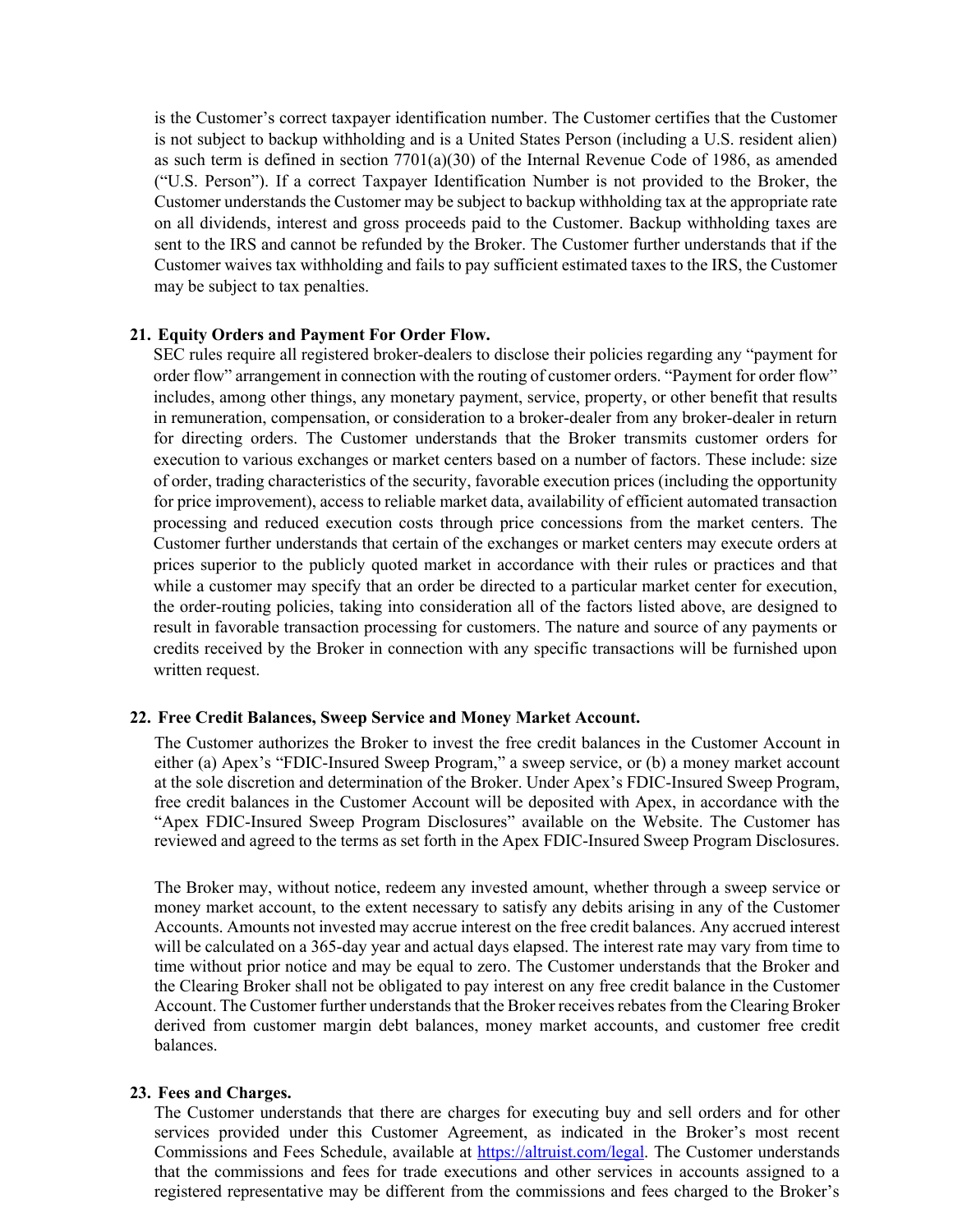self-directed customers. The Customer also agrees to pay all applicable federal, state, local, and foreign taxes. The Customer authorizes the Broker to automatically debit the Customer Account for any such brokerage commissions, charges, fees, and taxes. The Customer agrees to pay any such commissions and fees at the then-prevailing rate. The Customer acknowledges that the prevailing rate of commissions and fees may change and that change may occur without notice. The Customer agrees to be bound by such changes. The Customer specifically agrees to pay a reasonable rate of interest on the principal amount of any debit balance carried with respect to the Customer Account. Interest may be charged against the Customer Account in connection with cash withdrawals, if the proceeds from a security sale are disbursed before the regular settlement date of the sale transaction and late payments. If the Brokerage receives a Customer's payment for securities purchases in a cash account after the settlement date, the Customer shall be charged a late payment fee of \$25 plus a daily interest charge on the debit balance until the Broker is fully paid. Charges will be calculated using a prevailing interest rate, currently set to the daily rate of "Broker's Call" plus a percentage, as determined by the Broker, not to exceed 5%. The charges shall accrue until paid and posted to the Customer Account on the day following payment of the debit balance. Interest due on the Customer Account is payable on demand. The Customer also agrees to pay such expenses incurred by the Broker in connection with collection of any unpaid balance due on the Customer Accounts including attorney's fees allowed by law.

## **24. ACH and Wire Transfers**.

A. ACH Transfers. The Customer authorizes the Broker, at its discretion and without further prior notice, to utilize an electronic check process or Automated Clearing House ("ACH") facility to draft funds in the amount of any of the Customer checks payable to the Broker, its agents or assigns. Money deposited via ACH is normally not available for withdrawal for five (5) to ten (10) business days. Within calendar 63 days of the date of the Customer's ACH deposit, the Customer's funds may only be withdrawn to the bank account from which such funds were deposited. The Customer understands that for the ACH transfers to be established, at least one common name must match exactly between the Customer Accounts at the Broker and bank accounts. To send and receive ACHs, The Customer's bank must be a member of the ACH system. For ACH transactions, the Customer hereby grant the Broker limited power of attorney for purposes of redeeming any shares in the Customer Account and direct the Broker to accept any orders to make payments to an authorized bank account and to fulfill these orders through the redemption of shares in the Customer Account. In addition, if the Customer or any joint account owner decides to rescind an ACH transfer, the Customer hereby directs and grants the Broker power of attorney to redeem any shares necessary to fulfill and make such rescission regardless of whether the Customer incurs any loss.

An ACH bank reversal may occur when (A) there are insufficient funds in the Customer bank account,  $(B)$  there is a duplicate transaction,  $(C)$  the transaction is denied, or  $(D)$  the type of account is incorrect. The Customer acknowledges that in the event of an ACH bank reversal, the Customer will incur a fee. Before making an ACH transfer, the Customer agrees to check the Broker's most recent Commissions and Fees Schedule, available at https://altruist.com/legal. The Customer agrees to be solely liable and responsible for any ACH reversal fees that the Customer incurs.

B. Wire Transfers; Indemnification. If the Customer arranges for a wire transfer to be directed to the Customer Account, the Customer is responsible for ensuring that such wire is initiated properly, addressed properly, and bears appropriate wire instructions in exactly the form required by the Broker for identification of the Customer and the Customer Account. The Customer understands that any erroneous, mismatched, or incomplete identifying information on an incoming wire transfer may result in such wire being rejected, lost, posted to an incorrect Customer Account, or returned to the originating bank without notice to the Customer and the Customer agrees to indemnify and hold the Broker, its Affiliates, and the Broker and its Affiliates' respective officers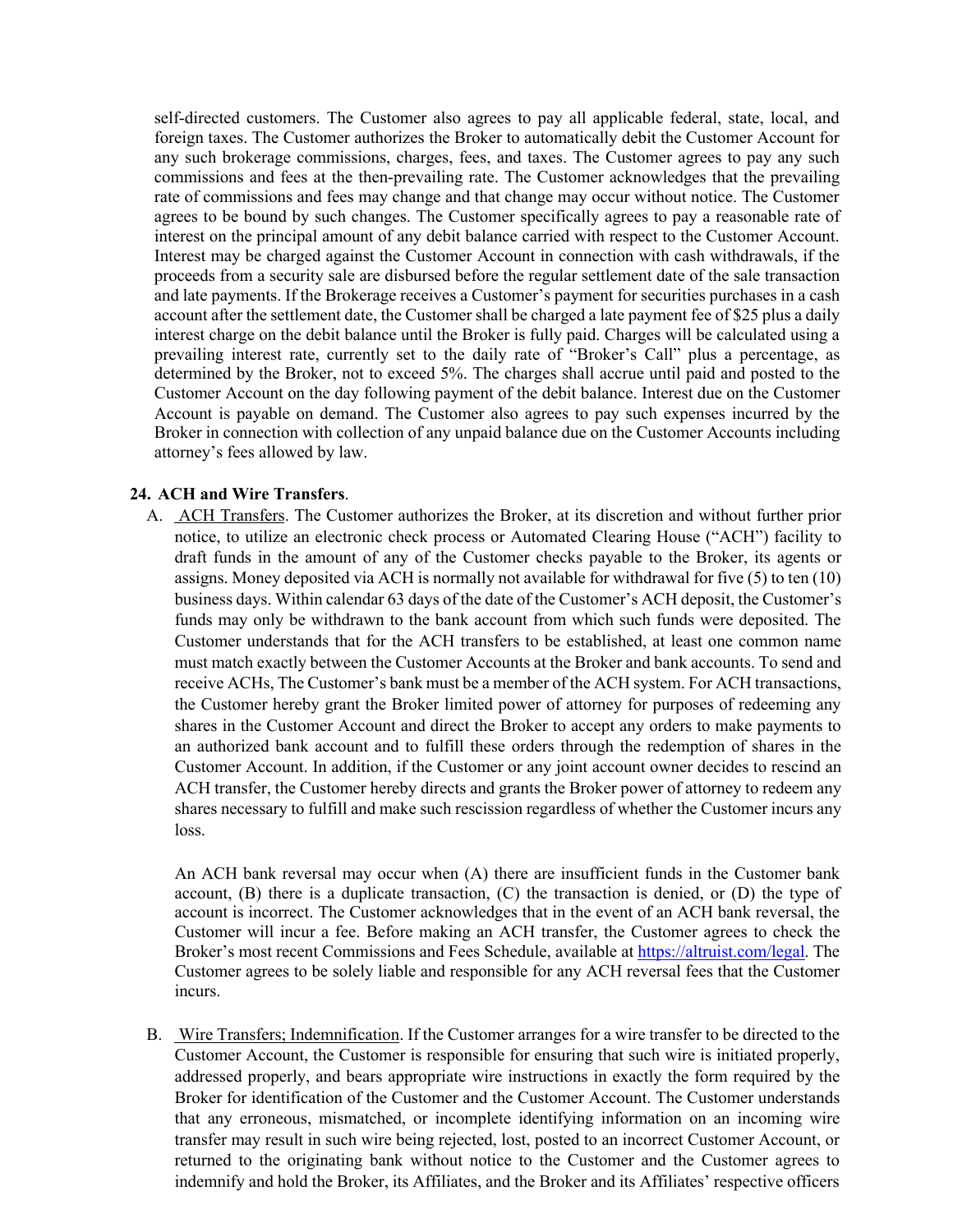and employees harmless from any Losses arising out of or relating to any erroneous, mismatched or incomplete identifying information on an incoming wire.

By sending the Broker a wire transfer request, the Customer authorizes the Broker and the Broker's bank service provider to act on behalf of the Customer to initiate the wire transfer or check disbursement. It is the Customer's responsibility to ensure that instructions are accurate before requesting the Broker to initiate a wire transfer. In order to complete a wire transfer request, the name and address on file in the Customer Account must match what the Customer has on file at the recipient bank; and the Customer must provide the correct recipient bank's name, recipient bank's address, recipient bank account number, and BIC/SWIFT code.

In accepting wire transfer requests, the Broker may rely upon the identifying number (such as routing number, account number and BIC/SWIFT code) of the recipient, the recipient's financial institution or any intermediary bank, as instructed. Also, the recipient's bank in the wire transfer requests may make payment on the basis of the identifying number even if it identifies a person or entity different from the named recipient. The Customer understands that, if incorrect instructions or recipient information were provided to the Broker, the Customer may lose the amount of the wire transfer. The Customer agrees to indemnify and hold the Broker, its Affiliates, and the Broker and its Affiliates' respective officers and employees harmless from any Losses arising out of or relating to any erroneous, mismatched or incomplete identifying information on an outgoing wire.

The Customer must have a sufficient available balance in the Customer Account to cover the wire transfer amount and the wire transfer fee at the time the Customer sends the Broker the wire transfer request. The Broker will not be obligated to make any wire transfer unless the Customer has a sufficient available balance in the Customer Accounts to cover the wire transfer amount and the wire transfer fee at the time the Customer sends the Broker the wire transfer request. The Broker has the right to neither send nor process any wire transfer request without notice in the event of insufficient available funds. The Broker also may reject any wire transfer request for any reason or no reason.

All wire transfer requests provided to the Broker are subject to the Broker's review and acceptance. The Broker's confirmation, if any, of the receipt of the Customer wire transfer request is an indication only that the Broker has received the Customer's wire transfer request. The Broker reserves the right to refuse to pay any wire transfer recipient whom the Customer designates in the wire transfer request.

A wire transfer request cannot be amended or canceled after the Broker receives it. The Broker may in its sole discretion attempt to abide by a subsequent request for a change, but the Broker is not obligated to do so. Any acceptance by the Broker of a request by the Customer to amend, recall, or trace a wire transfer is made conditionally upon the express understanding by the Customer that the Broker cannot guarantee fulfillment of such a request and that the Broker is not responsible for any failure to change, recall, or trace such wire transfer. The Customer agrees to indemnify and hold the Broker, its Affiliates, and the Broker and its Affiliates' respective officers and employees harmless from any Losses arising out of or relating to an attempt to amend or cancel a wire transfer.

All wire transfer requests received by the Broker after the cutoff time will be reviewed and processed within a commercially reasonable time, generally within one business day. Wire transfer requests entered after the cutoff time may start to process immediately, in its sole discretion. The Customer understands that any cutoff times referenced in this Customer Agreement reflect the times displayed on the Broker's internal system clocks and may not necessarily be synchronized with the internal clock displayed on the Customer's personal device. For this reason, the Broker suggests that the Customer send any wire transfer requests to the Broker sufficiently in advance of such cutoff times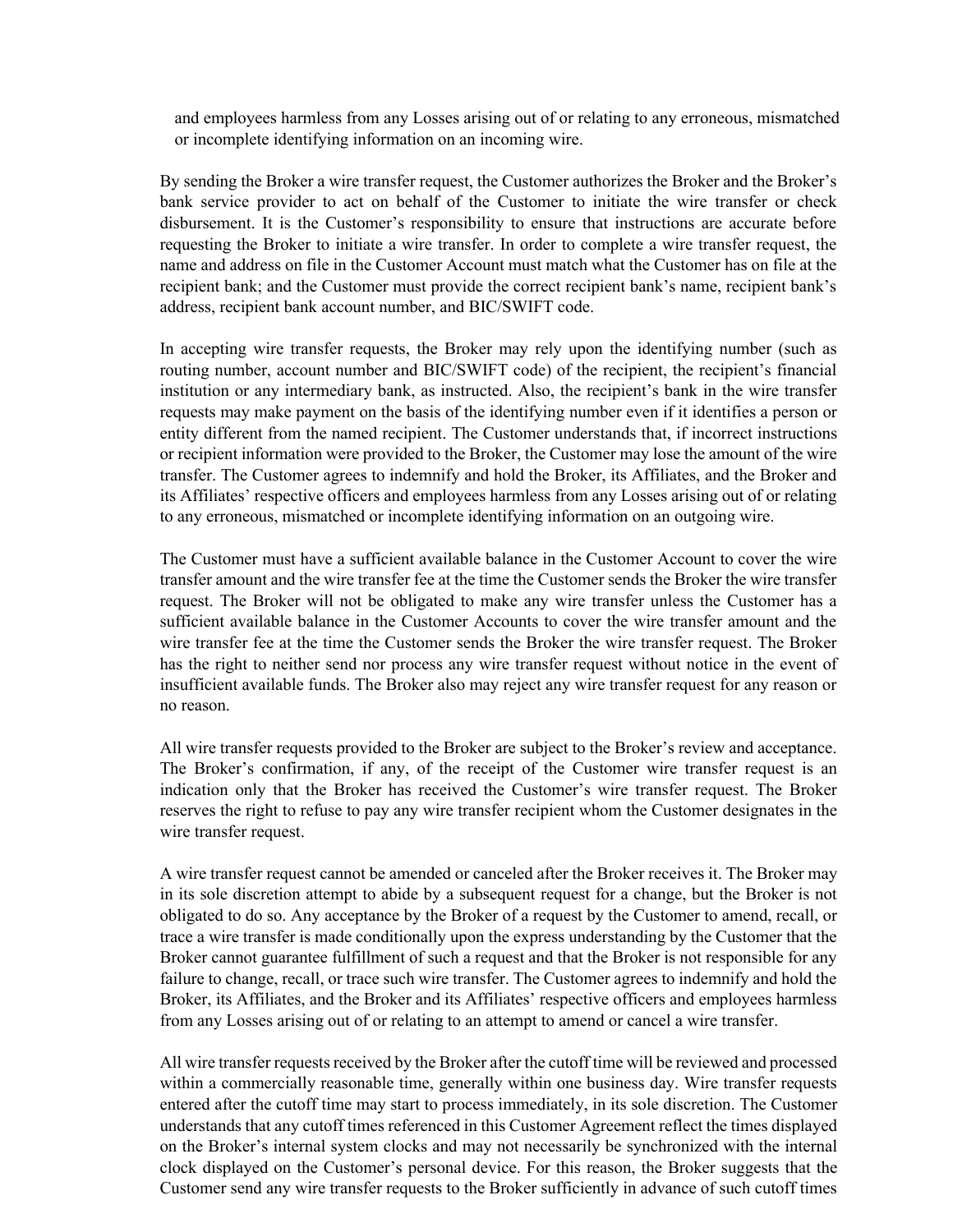to eliminate the possibility of missing the cutoff.

Notwithstanding any information the Customer provides on the wire transfer request to the contrary, the Broker reserves the right to use any funds transfer system and intermediary bank in the execution of the Customer's wire transfer request, and the Broker may use any means of executing wire transfer requests that the Broker deems reasonable in the circumstances. The Broker authorizes such funds transfer systems and any intermediary or recipient banks to deduct fees from the funds transferred. The Customer understands that the Broker or any intermediary or recipient banks may apply their prevailing currency exchange rate(s) in the conversion and payment of funds. The Customer is aware that currency exchange rates fluctuate over time and accepts the risks of such fluctuation. The Customer also understands that all incoming and outgoing wire transfers must be in U.S. dollars.

The Customer agrees to not hold the Broker or its Affiliates liable for any damages resulting from an intermediary or recipient bank's decision not to accept any wire transfer. The Broker and its Affiliates are not responsible for any fees, delay, misplacement, loss, errors, any act or failure to act by the Broker, its Affiliates, or an intermediary or recipient bank or any other third party. The Customer agrees that wire transfers are subject to the fees set forth in the Broker's Commissions and Fees schedule, available at **https://altruist.com/legal**. The Customer also agrees to be solely responsible for all such fees, including wire transfer reversal fees for both incoming and outgoing wire transfer requests. Additionally, the Customer agrees to be solely responsible for any additional fees that any originating, intermediary, or recipient banks may charge.

#### **25. Consent to Redeem Shares**

Whenever it is necessary for the Broker's protection or to satisfy a margin call, deficiency, debit or other obligation owed to the Broker, the Broker may (but is not required to) sell, assign and deliver all or any part of the securities in the Customer's Account, or close any or all transactions in the Customer's Account. The Broker may, but is not obligated to, attempt to contact the Customer before taking any such action. The Broker reserves the right to take any such action without prior notice or demand for additional collateral, and free of any right of redemption, and that any prior demand, call or notice will not be considered a waiver of our right to sell or buy without demand, call or notice. The Customer further understand that the Broker may choose which securities to buy or sell, which transactions to close, and the sequence and timing of liquidation, and may take such actions on whatever exchange or market and in whatever manner (including public auction or private sale) that the Broker chooses in the exercise of its business judgment. The Customer agrees not to hold the Broker liable for the choice of which securities to buy or sell or of which transactions to close, for the timing or manner of the liquidation, or for taking such action. The Broker is entitled to exercise the rights described in this section in its sole discretion, including, but not limited to, whenever any of the following occurs: (i) the equity level in the Customer Account falls below required minimums; (ii) sufficient funds or securities are not deposited to pay for transactions in the Customer Account; (iii) the Customer reverses any ACH debit transfer to Customer Account; (iv) a petition of bankruptcy or for the appointment of a receiver is filed by or against Customer; (v) an attachment is levied against the Customer Account; (vi) Customer dies or become incapacitated or incompetent; or (vii) the Customer Account is closed.

### **26. Electronic Delivery of Trade and Account Information; Notice.**

All communications, notices, legal disclosures, and other materials related to the Customer Account or the Customer Agreement, including account statements, trade confirmations, margin calls, notices, disclosures, regulatory communications and other information, documents, data and records regarding the Customer Account (the "Communications"), or an alert that any such Communication has been posted to the secure section of the Website, and is available for viewing, may be sent to the Customer at the mailing address for the Customer Account or the e-mail address provided to the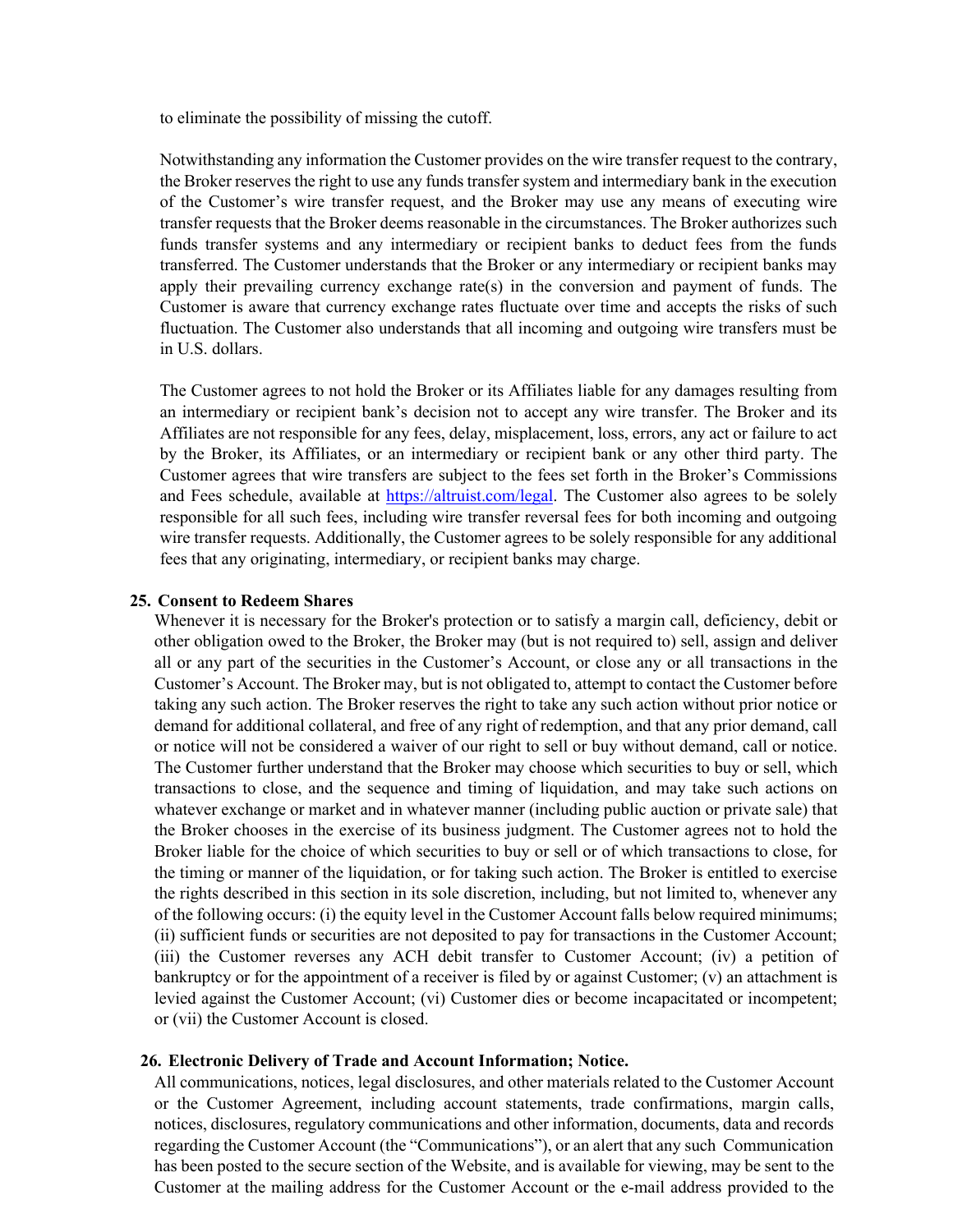Broker in the Customer Account application (to either e-mail address in the case of joint accounts where each account holder has given an e-mail address; notice to both e-mail addresses is not required) or at such other address as the Customer may hereafter give the Broker in writing or by email at least ten (10) calendar days prior to delivery, and all communications so sent, whether in writing or otherwise, shall be deemed given to the Customer personally, whether actually received or not.

# **27. Arbitration**.

- **A. This Customer Agreement contains a pre-dispute arbitration clause. By signing an arbitration agreement, the parties agree as follows:**
- **(1) All parties to this Customer Agreement are giving up the right to sue each other in court, including the right to a trial by jury, except as provided by the rules of the arbitration forum in which a claim is filed.**
- **(2) Arbitration awards are generally final and binding; a party's ability to have a court reverse or modify an arbitration award is very limited.**
- **(3) The ability of the parties to obtain documents, witness statements and other discovery is generally more limited in arbitration than in court proceedings.**
- **(4) The arbitrators do not have to explain the reason(s) for their award unless, in an eligible case, a joint request for an explained decision has been submitted by all parties to the panel at least 20 days prior to the first scheduled hearing date.**
- **(5) The panel of arbitrators will typically include a minority of arbitrators who were or are affiliated with the securities industry.**
- **(6) The rules of some arbitration forums may impose time limits for bringing a claim in arbitration. In some cases, a claim that is ineligible for arbitration may be brought in court.**
- **(7) The rules of the arbitration forum in which the claim is filed, and any amendments thereto, shall be incorporated into this Customer Agreement.**
- **B. Any controversy or claim arising out of or relating to this Customer Agreement, any other agreement between the Customer and the Broker, any Account(s) established hereunder, any transaction therein, shall be settled by arbitration in accordance with the rules of FINRA Dispute Resolution, Inc. ("FINRA DR"). The Customer agrees to arbitrate any controversy or claim before FINRA DR in the State of California.**
- **C. This agreement to arbitrate constitutes a waiver of the right to seek a judicial forum unless such a waiver would be void under the federal securities laws. If the Customer is a foreign national, non-resident alien, or if the Customer does not reside in the United States, then the Customer agrees to waive the right to file an action against the Broker in any foreign venue.**
- **D. No person shall bring a putative or certified class action to arbitration, nor seek to enforce any pre-dispute arbitration agreement against any person who has initiated in court a putative class action; or who is a member of a putative class who has not opted out of the class with respect to any claims encompassed by the putative class action until: (1) the class certification is denied; or (2) the class is decertified; or (3) the customer is excluded from the class by the court. Such forbearance to enforce an agreement to arbitrate shall not constitute a waiver of any rights under this Customer Agreement except to the extent stated herein.**

### **28. API.**

A. Overview; Definitions. The Broker may, in Broker's sole discretion, provide third parties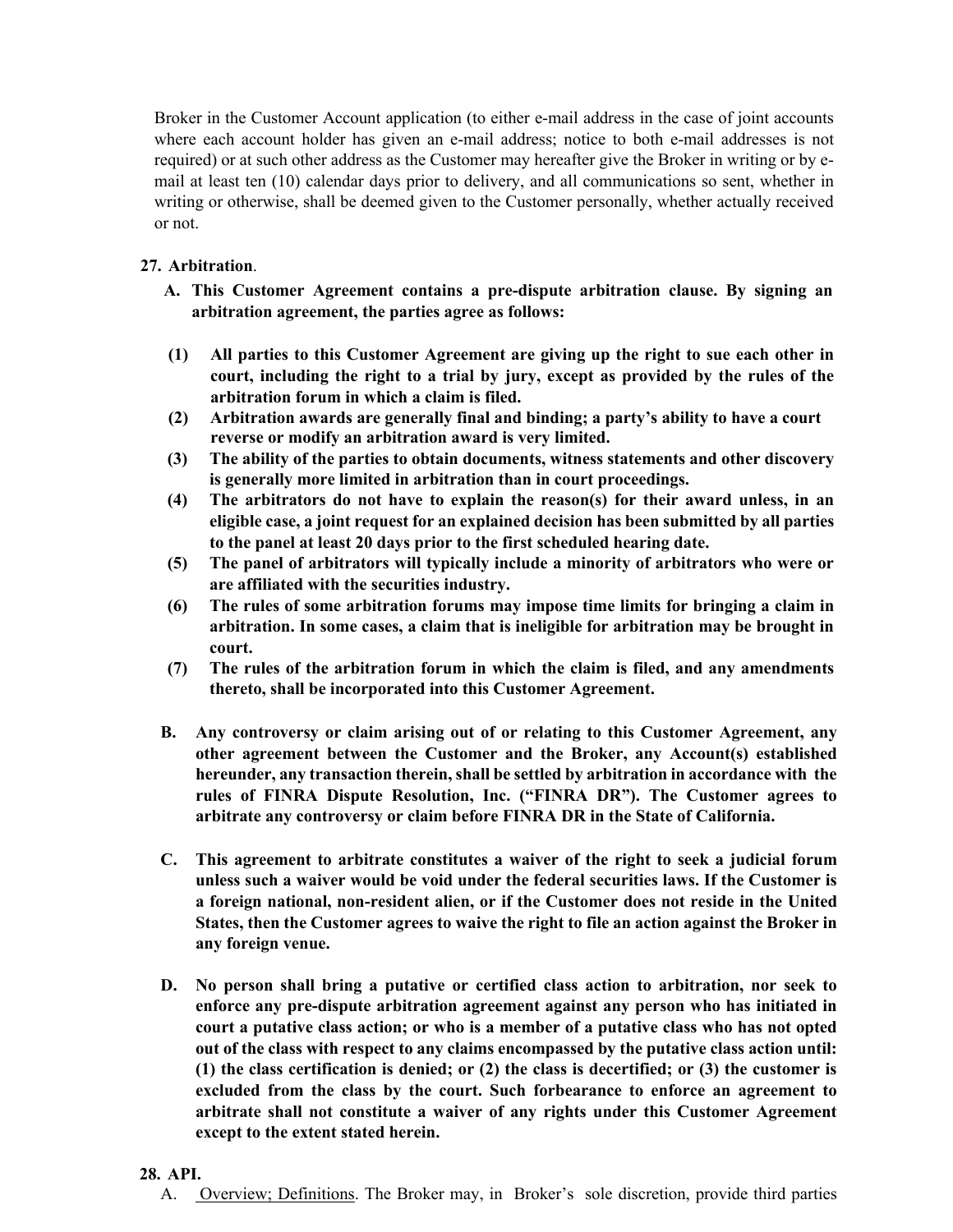with an application programming interface and other materials in accordance with any accompanying documentation (collectively, the "API Package") (such third parties, "API Licensees"), to make available certain features and functionality of the Broker's websites, or technology platform via the API Licensees' products (such products, the "Licensee Products"). The API Package and the Licensee Products are collectively referred to as the "API Products." "Personal Information" means the Customer's personally identifiable information (including username, logon password, financial information, trade data, and other financial information) and all data exchanged between the Broker and the API Products.

- B. Access to Personal Information. Through the Customer's use of any API Products, the Customer may be providing API Licensees with access to the Customer's Account and Personal Information. By using any API Products, the Customer acknowledges that such API Products may employ security, policies, procedures and systems of API Licensees which may or may not be less stringent and secure than the Broker's policies, procedures and systems. The Customer agrees that the Customer's use of any API Products shall be subject to the terms and conditions of this Customer Agreement, in addition to any other agreements which the Customer executed with respect to any such API Products. The Customer understands and agrees that any end user agreement that the Customer executed with any API Licensee is concluded between the Customer and such API Licensee only, and not with the Broker; and such API Licensee, not the Broker, is solely responsible for such Licensee Product and the content thereof. The Customer understands and agrees that the API Products may deliver Personal Information to the Broker, and that the Broker is authorized to receive and store such Personal Information consistent with the Broker's then-in-effect policies and procedures. Further, the Customer agrees that the API Products may request Personal Information stored by the Broker, and the Customer consent to the Broker's disclosure of such Personal Information to the API Products.
- C. No Recommendations. To the extent the Licensee Products or API Licensees express opinions or make recommendations, the Customer understands that such opinions and recommendations are expressed solely by API Licensees and are not the opinions or recommendations of the Broker. The existence of the API Products and the Broker's consent to any connectivity between any Licensee Products and the Broker's technology, the Website, or trading platform(s) does not constitute (i) any recommendation by the Broker to invest in any security or utilize any investment strategy; or (ii) any representation, warranty, or other guarantee by the Broker as to the present or future value or suitability of any sale, trade, or other transaction involving any particular security or any other investments. The existence of any and all information, tools and services provided by API Licensees or by the Licensee Products shall not constitute the Broker's endorsement of API Licensees or the Licensee Products.
- D. Data Provided by the Broker to API. From time to time, and subject to then-in-effect agreements between the Broker and API Licensees, the Broker may, in its own discretion, make market data feeds received from third parties available via the API Products. The Broker does not make any guarantees in regard to such market data feeds. Furthermore, API Licensees or Licensee Products may make available to the Customer market data feeds independent of the Broker. The Customer is aware that from time to time that there may be discrepancy between the market data presented on the Website and information provided by any API Products due to a variety of reasons, including the time to update and transmit such data to a mobile application or website and latency caused by such API Product's or the Customer's local environment (such as computer set up, connection speed, etc.). The Broker is not responsible for the accuracy of any market data displayed on any API Products or otherwise made available by API Licensees.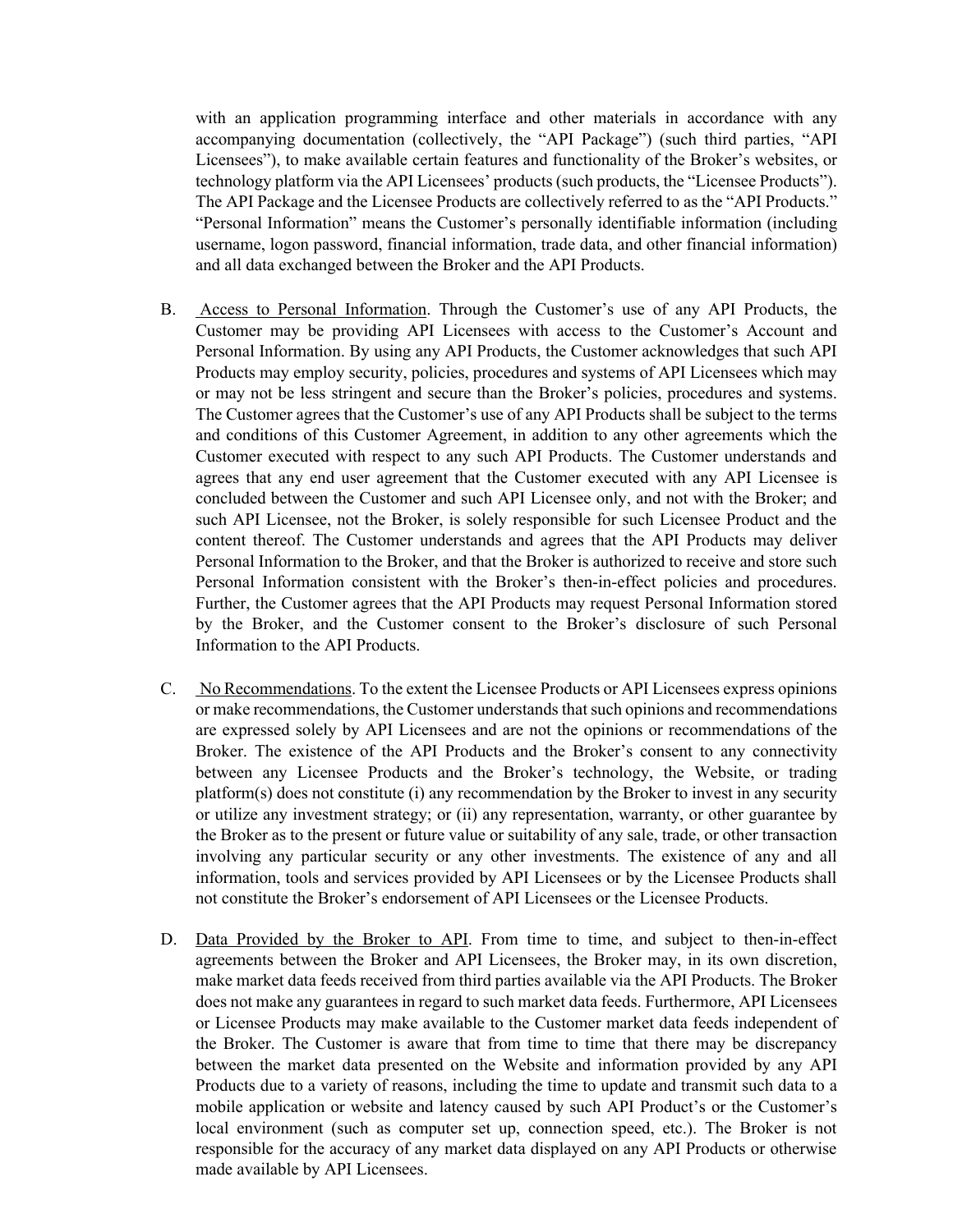E. Risks; No Liability. The Customer acknowledges that there may be latency between the time an order (or other Personal Information) is submitted from the API Products and the time such order or Personal Information is received by the Broker. Latency may also affect order modification and order cancellation requests. The time an order or a request is actually received by the Broker (including for execution) will be the official time, including for the purposes of routing the order to the market for execution. In addition, all orders submitted to the Broker are subject to order vetting by the Broker. Orders created and submitted through any API Products are not vetted until they are received by the Broker. It is possible that the Broker may reject an order placed through any API Products. The Broker cannot guarantee that any order will be accepted when such order is routed to the market for execution, and the Broker cannot guarantee that notifications and Personal Information provided to the Customer by the Broker will be successfully delivered to or displayed by any API Products.

Without limiting the generality of any other terms in this Customer Agreement, the Customer agrees that:

- (1) The Broker or its Affiliates shall not be liable for any Losses realized for technical issues involving any API Products or API Licensee technology or product offerings (including system outages or downtime).
- (2) The Broker or its Affiliates shall not be responsible for any investment research provided by any API Licensee or any Licensee Products.
- (3) The Broker or its Affiliates makes no representations, warranties or other guarantees as to the accuracy, timeliness or efficacy of any market data, information, or other functionality made available by any API Licensee or any API Products.
- F. Intellectual Property. The Customer's use of any API Products will not confer to the Customer any title, ownership interest or intellectual property rights that otherwise belongs to the Broker or any of its affiliates. The API Package, including content, is protected under U.S. patent, copyright laws, international treaties or conventions, and other laws and will remain the Broker's exclusive property, as applicable. Names, logos, and all related product and service names, design marks, and slogans displayed by or relating to the Broker or any of its Affiliates or API Licensees in the context of the API Products shall remain the property of the respective owner, and use of such property by the Broker or any API Licensee in marketing or provision of any API Products does not grant ownership of or entitle the Customer to use any such name or mark in any manner.
- G. User's Representations and Warranties. The Customer represents and warrants that:
	- (1) By virtue of utilizing any API Products, the Customer consents to and accepts any risk associated with the Broker's sharing of Personal Information with any API Licensee and shall not hold the Broker, its Affiliates, or their respective officers, directors, or employees responsible for any Losses resulting from the sharing of such Personal Information.
	- (2) The Customer agrees that the use of any API Products or API Licensee's content, information, technology, or functionality is at the Customer's own risk.
	- (3) The Customer agrees that the Broker may revoke any API Licensee or API Products' authorization at any time, for any reason, with or without cause and without prior notice to the Customer.

#### **29. Electronic Signatures; Modifications to the Customer Agreement.**

The Customer agrees to transact business with the Broker electronically. By electronically signing an application for a Customer Account, the Customer acknowledges and agrees that such electronic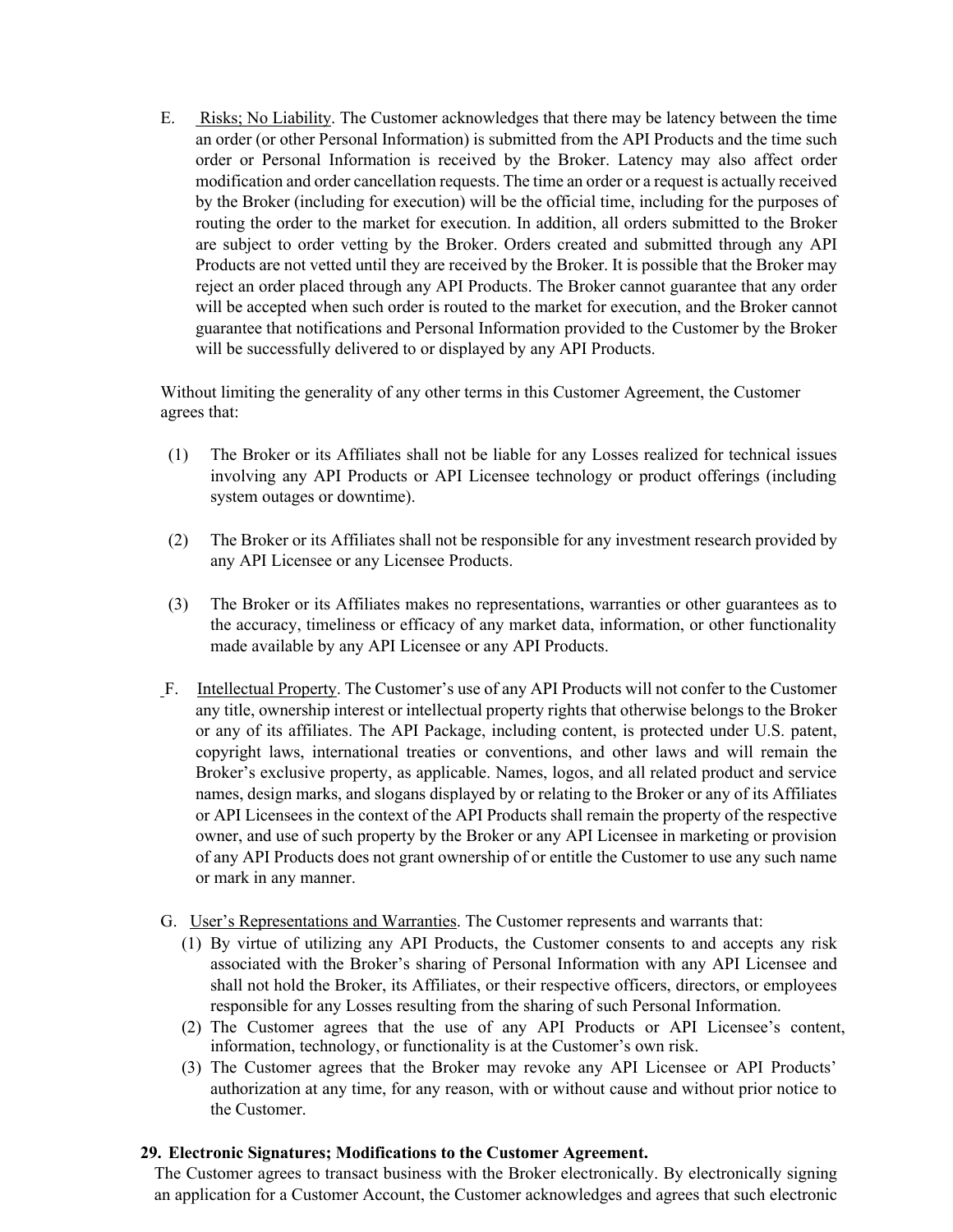signature is valid evidence of the Customer's consent to be legally bound by this Customer Agreement and such subsequent terms as may govern the use of the Broker's services. The use of an electronic version of any document fully satisfies any requirement that the document be provided to the Customer in writing. The Customer accepts notice by electronic means as reasonable and proper notice, for the purpose of any and all laws, rules and regulations. The Customer acknowledges and agrees that the Broker may modify this Customer Agreement from time to time and the Customer agrees to consult the Website from time to time for the most up-to-date Customer Agreement. The electronically stored copy of this Customer Agreement is considered to be the true, complete, valid, authentic and enforceable record of the Customer Agreement, admissible in judicial or administrative proceedings to the same extent as if the documents and records were originally generated and maintained in printed form. The Customer agrees to not contest the admissibility or enforceability of the Broker's electronically stored copy of the Customer Agreement.

### **30. Margin Accounts.**

- A. Election. This numbered section applies to the Customer Account to the extent the Customer elects and is approved for a margin account.
- B. Instant Access to Customer Deposits. Instant Access to Customer Deposits is a Broker service that offers limited margin to allow customers to trade using unsettled funds up to the temporary limit amount in their Customer Account. Instant Access to Customer Deposits requires a minimum deposit of \$2,000 or 100 percent of the purchase price—whichever is less—in the Customer Account before purchasing a security. The Customer understands if Instant Access to Customer Deposits is utilized the Customer will not place trades that generate a debit balance.
- C. Margin Trading. The Customer understands that margin trading involves interest charges and risks, including the potential to lose more than deposited or the need to deposit additional collateral in a falling market. Before using margin, customers must determine whether this type of trading strategy is right for them given their specific investment objectives, experience, risk tolerance, and financial situation. If the Customer has elected to have a margin account, the Customer represents to have read the Margin Disclosure Statement, Day Trading Risk Disclosure, and FINRA Investor Information. These disclosures contain information on the Broker's lending policies, interest charges, and the risks associated with Instant Access to Customer Deposits and margin accounts.
- D. Hypothecation. Within the limitations imposed by applicable laws, rules and regulations, all securities now or hereafter held by the Broker, or carried by the Broker in any Customer Account (either individually or jointly with others), or deposited to secure them, may from time to time, without any notice, be carried in the Broker's general loans and may be pledged, repledged, hypothecated or re-hypothecated, separately or in common with other securities for the sum due to the Customer thereon or for a greater sum and without retaining in the Customer possession or control for delivery a like amount of similar securities. The IRS requires Broker-Dealers to treat dividend payments on loaned securities positions as payments received in lieu of dividends for 1099 tax reporting purposes. Taxation of substitute dividend payments may be greater than ordinary on qualified dividends. It is understood, however, that the Broker agrees to deliver to the Customer upon demand and upon payment of the full amount due thereon, all securities in such accounts, but without obligation to deliver the same certificates or securities deposited by the Customer originally. Any securities in the Customer's margin account may be borrowed by the Broker, or lent to others.
- E. Interest. Debit balances in all Customer Accounts shall be charged with interest in accordance with the Broker's established custom, as disclosed to the Customer in the Customer Information Brochure pursuant to the provisions of the Securities Exchange Act.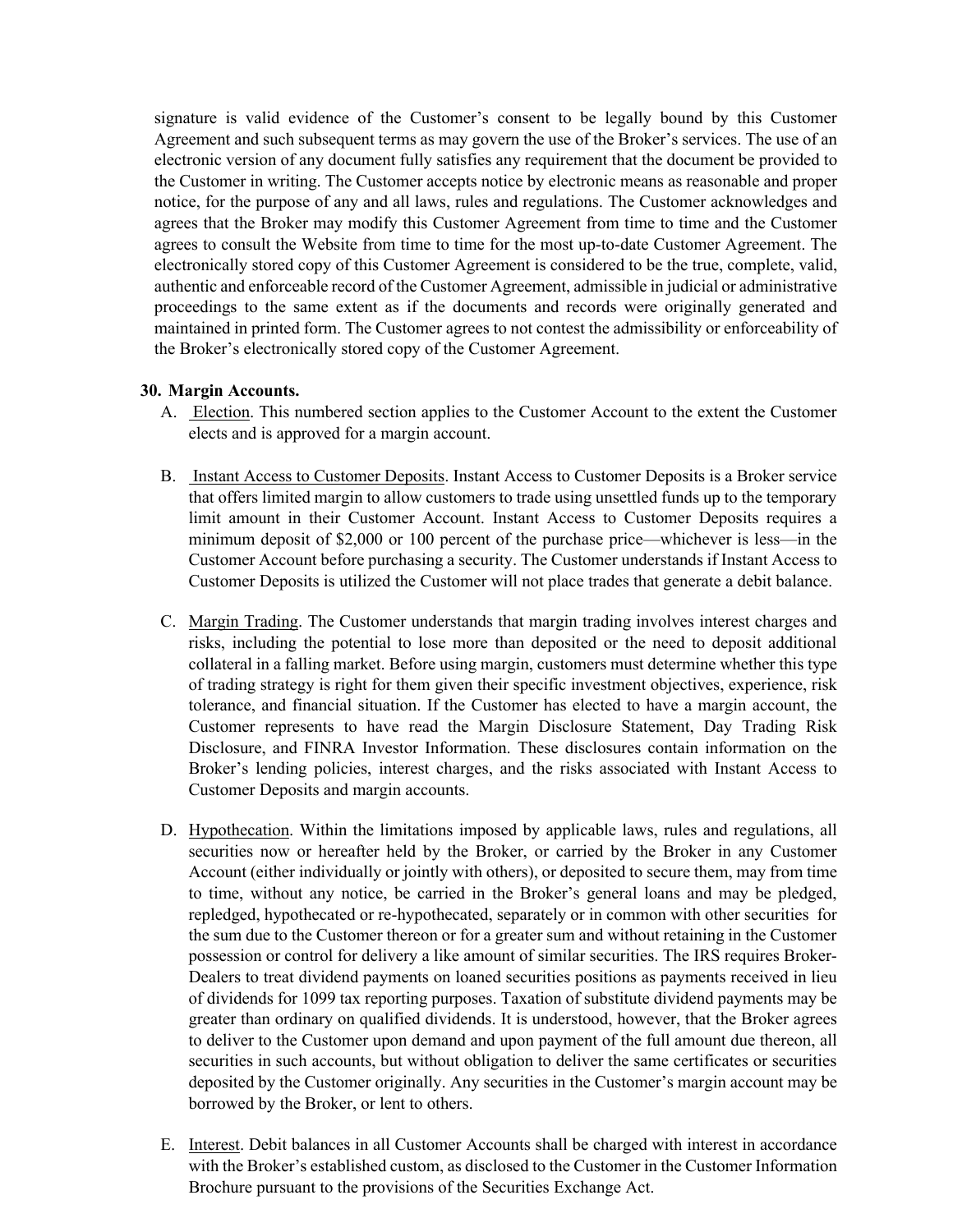- F. Margin. The Customer agrees to maintain in all accounts with the Broker such positions and margins as required by all applicable statutes, rules, regulations, procedures and custom, or as the Broker deems necessary or advisable. The Customer agrees to promptly satisfy all margin and maintenance calls.
- G. Sales. The Customer agrees that for any order that the Customer will deliver the securities on or before settlement date, if not already in the account. If the Customer should fail to make such delivery in the time required, the Broker is authorized to borrow such securities as necessary to make delivery for the sale, and the Customer agrees to be responsible for any loss the Broker may thereby sustain, or which the Broker may sustain as a result of the inability to borrow such securities.

### **31. Consent to Electronic Delivery of Documents**.

- A. Consent. By agreeing to electronic delivery, the Customer is giving informed consent to electronic delivery of all Customer Account Documents, as defined below, other than those the Customer has specifically requested to be delivered in paper form**.** "Account Documents" include notices, disclosures, current and future account statements, regulatory communications (such as prospectuses, proxy solicitations, and privacy notices), trade confirmations, tax-related documents, and any other information, documents, data, and records regarding the Customer Account, this Customer Agreement (including amendments to this Customer Agreement), and the services delivered or provided to the Customer by the Broker, the issuers of the securities or other property in which the Customer invests, and any other parties. The Customer agrees that the Customer can access, view, download, save, and print any Account Documents received via electronic delivery for the Customer's records.
- B. Electronic Delivery System. The Customer acknowledges that the Broker's primary methods of communication with the Customer include (A) posting information on the Website, (B) sending  $email(s)$  to the Customer's email address of record, and, to the extent required by law, (C) providing the Customer with notice(s) that will direct the Customer to the Website where information can read and printed. Unless otherwise required by law, the Broker reserves the right to post Account Documents on the Website without providing notice to the Customer. Further, the Broker reserves the right to send Account Documents to the Customer's postal or email address of record, or via the Website. The Customer agrees that all Account Documents provided to the Customer in any of the foregoing manner is considered delivered to the Customer personally when sent or posted by the Broker, whether the Customer receives it or not.

All e-mail notifications regarding Account Documents will be sent to the Customer's e-mail address of record. The Customer agrees to maintain the e-mail address provided to the Broker until the Customer provides the Broker with a new one. The Customer understands that e-mail messages may fail to transmit promptly or properly, including being delivered to SPAM folders. The Customer further understands that it is their sole responsibility to ensure that any emails from the Broker or its Affiliates are not marked as SPAM. Regardless of whether or not the Customer receives an e-mail notification, the Customer agrees to check the Website regularly to avoid missing any information, including time-sensitive or otherwise important communication. If the Customer authorizes someone else to access the e-mail account provided to the Broker, the Customer agrees to tell the authorized individual to share the Customer Account Documents with the Customer promptly, and the Customer accepts the risk that they will see sensitive Customer Account information. The Customer understands that if a work email address or computing or communications device is used for Customer Account access the employer or other employees may have access to the Customer Account Documents.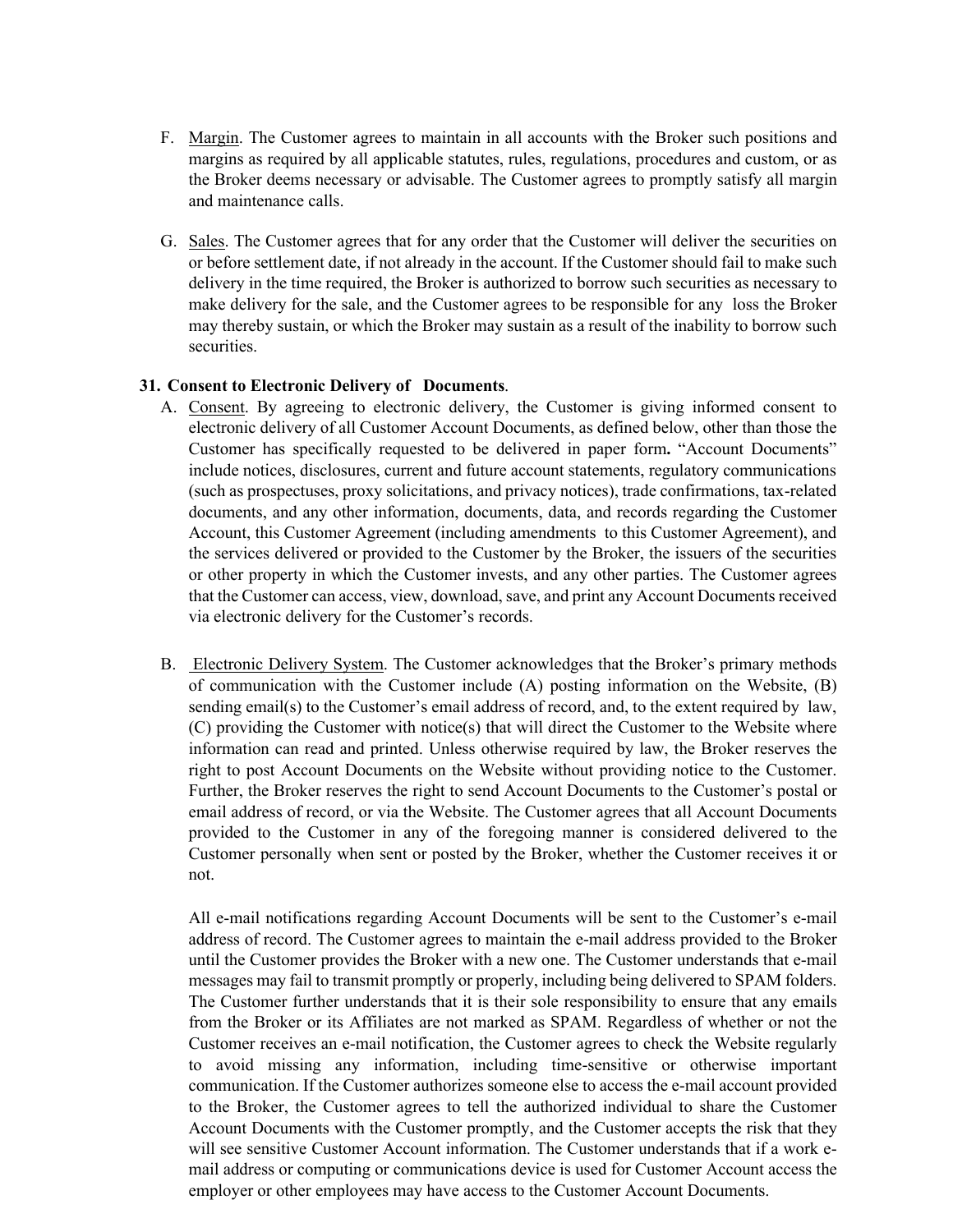Additionally, the Customer acknowledges that the Internet is not a secure network and agrees that the Customer will not send any confidential information, including Customer Account numbers or passwords, in any unencrypted e-mails. The Customer also understands that communications transmitted over the Internet may be accessed by unauthorized or unintended third parties and agrees to hold the Broker, its Affiliates, and the Broker and its Affiliates' respective officers and employees harmless for any such access regardless of the cause.

The Customer agrees to promptly and carefully review all Customer Account Documents when they are delivered and notify the Broker in writing within five (5) calendar days of delivery if there is objection to the information provided (or other such time specified herein). If the Customer fails to object in writing within such time, the Broker is entitled to treat such information as accurate and conclusive. The Customer will contact the Broker to report any problems with accessing the Customer Account Documents.

- C. Costs. Potential costs associated with electronic delivery of Customer Account Documents may include charges from Internet access providers and telephone companies, and the Customer agrees to bear these costs. The Broker will not charge the Customer additional online access fees for receiving electronic delivery of Customer Account Documents.
- D. Archival. Upon request, the Customer may obtain copies of up to six (6) prior years of account statements, and three (3) prior years of trade confirmations.
- E. Revocation of Consent. Subject to the terms of this Customer Agreement, the Customer may revoke or restrict consent to electronic delivery of Account Documents at any time by notifying the Broker in writing of the intention to do so. The Customer also understands that the Customer has the right to request paper delivery of any Customer Account Document that the law requires the Broker to provide to the Customer in paper form. The Broker will not treat the Customer request for paper copies as a withdrawal of consent to electronic delivery of Customer Account Documents. The Customer understands that if revoking or restricting consent to electronic delivery or requesting paper delivery of Customer Account Documents, the Broker, in its sole discretion, may charge the Customer a reasonable service fee for the delivery of any Customer Account Documents that would otherwise be delivered to the Customer electronically, restrict or close the Customer Account, or terminate the Customer's access to the Broker's services. The Customer understands that neither the revocation or restriction of consent, nor the request for paper delivery, nor the Broker's delivery of paper copies of Customer Account Documents will affect the legal effectiveness or validity of any electronic communication provided while consent was in effect.
- F. Duration of Consent. Customer consent to receive electronic delivery of Customer Account Documents will be effective immediately and will remain in effect unless and until either the Customer or the Broker revokes it. The Customer understands that it may take up to three (3) business days to process a revocation of consent to electronic delivery, and that the Customer may receive electronic notifications until such consent is processed.
- G. Hardware and Software Requirements. The Customer understands that in order to receive electronic deliveries, the Customer must have access to a computer or Mobile Device with Internet access, a valid e-mail address, and the ability to download such applications as the Broker may specify and to which the Customer has access. The Customer also understands that if the Customer wishes to download, print, or save any information, that the Customer must have access to a printer or other device in order to do so.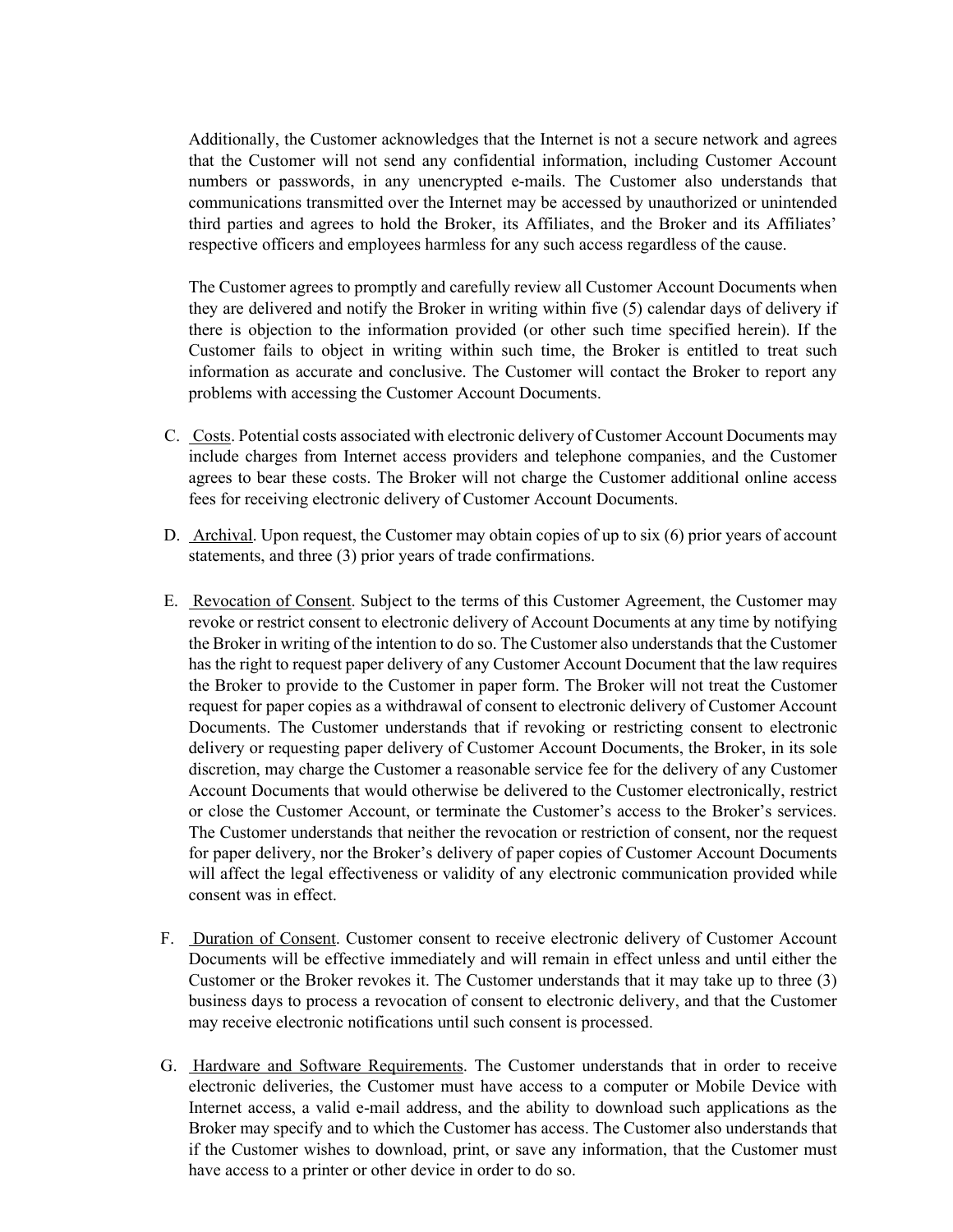H. Consent and Representations. The Customer hereby agrees to have carefully read the above information regarding informed consent to electronic delivery and fully understand the implications thereof. Additionally, the Customer hereby agrees to all conditions outlined above with respect to electronic delivery of any Customer Account Document. The Customer will maintain a valid e-mail address and continue to have access to the Internet. If the Customer's e-mail address changes, the Customer agrees to immediately notify the Broker of the Customer's new e-mail address in writing.

# **32. Fully-Paid Securities Lending Program.**

By entering into this Agreement, Customer understands and acknowledges that Customer is also agreeing to enroll into the Clearing Broker's Fully-Paid Securities Lending Program (the "Fully-Paid Securities Lending Program"). In connection with entering into the Fully-Paid Securities Lending Program, Customer will be required to: (1) review and agree to the Clearing Broker's Master Securities Lending Agreement, and (2) read and understand the separate document entitled 'Important Disclosures Regarding Risks and Characteristics of Participating in Apex Clearing Corporation's Fully-Paid Securities Lending Program,' which describes the risks and characteristics of the program. Each of these documents will be provided to Customer.

For the avoidance of doubt, Customer explicitly acknowledges and understands that Customer is not required to participate in the Fully-Paid Securities Lending Program and may, at Customer's election, opt-out of the Fully-Paid Securities Lending Program at any time by contacting support@altruist.com.

## **33. Miscellaneous Provisions.**

The following provisions shall also govern this Customer Agreement:

- A. Interpretation. The heading of each provision hereof is for descriptive purposes only and shall not be (1) deemed to modify or qualify any of the rights or obligations set forth herein or (2) used to construe or interpret any of the provisions hereunder. When a reference is made in this Customer Agreement to a Section, such reference shall be to a Section of this Customer Agreement unless otherwise indicated. Whenever the words "include," "includes" or "including" are used in this Customer Agreement, they shall be deemed to be followed by the words "without limitation." The word "or," when used in this Customer Agreement, has the inclusive meaning represented by the phrase "and/or." Unless the context of this Customer Agreement otherwise requires: (i) words using the singular or plural number also include the plural or singular number, respectively; and (ii) the terms "hereof," "herein," "hereunder" and derivative or similar words refer to this entire Customer Agreement. References to any law shall be deemed to refer to such law as amended from time to time and to any rules or regulations promulgated thereunder.
- B. Binding Effect; Assignment. This Customer Agreement shall bind the Customer's heirs, assigns, executors, successors, conservators and administrators. The Customer may not assign this Customer Agreement or any rights or obligations under this Customer Agreement without first obtaining the Broker's prior written consent. The Broker may assign, sell, or transfer the Customer Account and this Customer Agreement, or any portion thereof, at any time, without the Customer's prior consent.
- C. Severability. If any provisions or conditions of this Customer Agreement are or become inconsistent with any present or future law, rule, or regulation of any applicable government, regulatory or self-regulatory agency or body, or are deemed invalid or unenforceable by any court of competent jurisdiction, such provisions shall be deemed rescinded or modified, to the extent permitted by applicable law, to make this Customer Agreement in compliance with such law, rule or regulation, or to be valid and enforceable, but in all other respects, this Customer Agreement shall continue in full force and effect.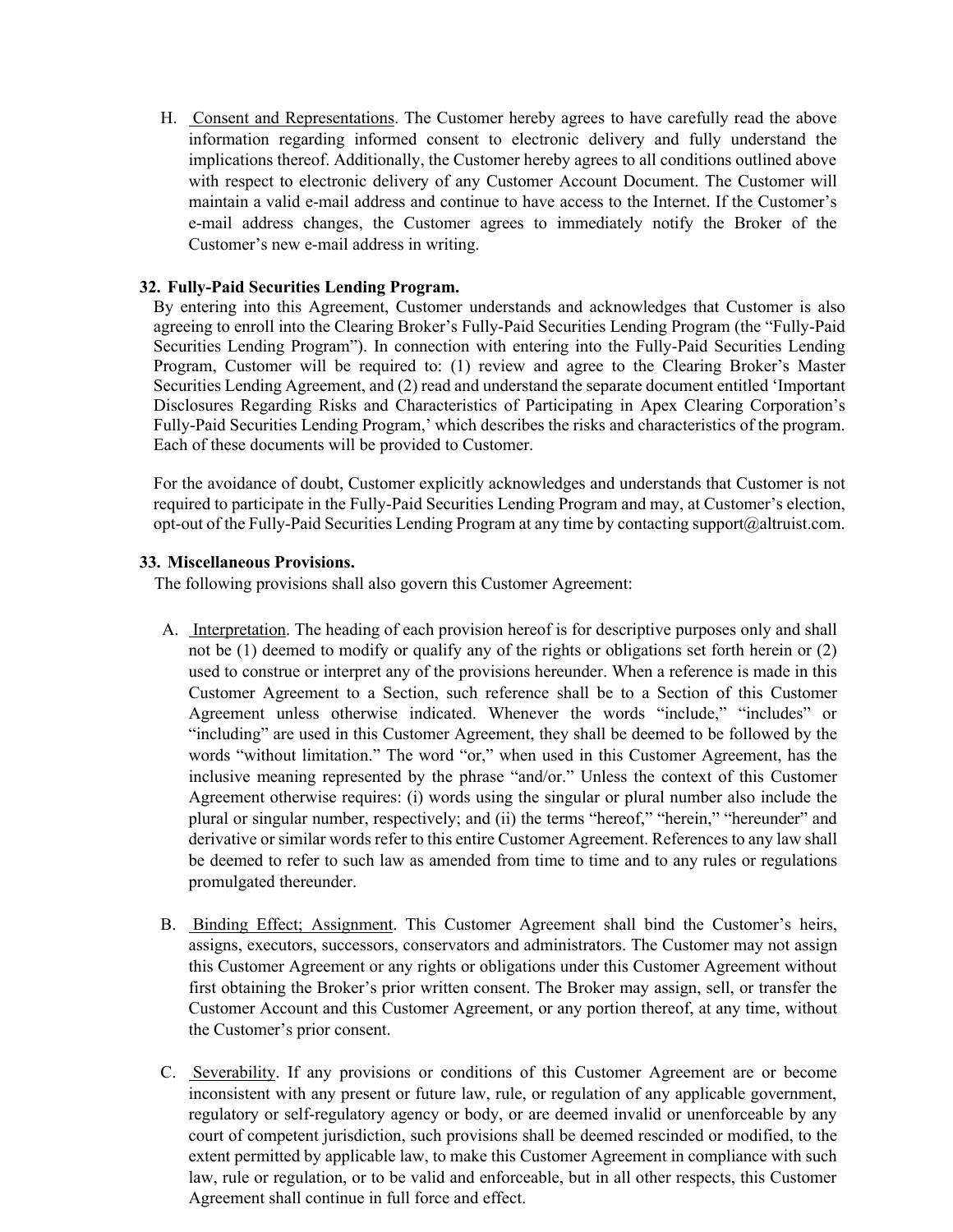- D. Website Postings. The Customer agrees and understands that the Broker may post other specific agreements, disclosures, policies, procedures, terms, and conditions that apply to the Customer's use of the Website, or the Customer Account on the Website ("Website Postings"). The Customer understands the continuing obligation of the Customer to understand the terms of the Website Postings, and agrees to be bound by the Web Postings as are in effect at the time of the Customer's use.
- E. Entirety of the Customer Agreement. This Customer Agreement, any attachments hereto, other agreements and policies referred to in this Customer Agreement (including the Website Postings), and the terms and conditions contained in Customer Account statements and confirmations, contain the entire agreement between the Broker and the Customer and supersede all prior or contemporaneous communications and proposals, whether electronic, oral, or written, between the Broker and the Customer, provided, however, that any and all other agreements between the Broker and the Customer, not inconsistent with this Customer Agreement, will remain in full force and effect.
- F. Amendment. The Broker may at any time amend this Customer Agreement without prior notice to the Customer. The current version of the Customer Agreement will be posted on the Website and the Customer's continued Customer Account activity after such amendment constitutes agreement to be bound by all then-in-effect amendments to the Customer Agreement, regardless of whether the Customer has actually reviewed them. Continued use of the Website or any other of the Broker's services after such posting will constitute the Customer's acknowledgment and acceptance of such amendment. The Customer agrees to regularly consult the Website for up-to-date information about the Broker services and any modifications to this Customer Agreement. The Broker is not bound by any verbal statements that seek to amend the Customer Agreement.
- G. Termination. The Broker may terminate this Customer Agreement, or close, deactivate, or block access to the Customer Account at any time in its sole discretion. The Customer will remain liable to the Broker for all obligations incurred in the Customer Account, pursuant to this Customer Agreement, or otherwise, whether arising before or after termination. The Customer may terminate this Customer Agreement after paying any obligations owed upon written notice. This Customer Agreement survives termination of the Customer Account.
- H. No Waiver; Cumulative Nature of Rights and Remedies. The Customer understands that the Broker's failure to insist at any time upon strict compliance with any term contained in this Customer Agreement, or any delay or failure on the Broker's part to exercise any power or right given to the Broker in this Customer Agreement, or a continued course of such conduct on the Broker's part, shall at no time operate as a waiver of such power or right, nor shall any single or partial exercise preclude any other further exercise. All rights and remedies given to the Broker in this Customer Agreement are cumulative and not exclusive of any other rights or remedies to which the Broker is entitled.
- I. International Customers. The products and services described on the Website are offered only in jurisdictions where they may be legally offered. The Website shall not be considered a solicitation for or offering of any investment product or service to any person in any jurisdiction where such solicitation or offering would be illegal. The Customer understands that the Broker is based in the United States and that the Broker accepts only U.S. currency in the Broker's customer accounts.